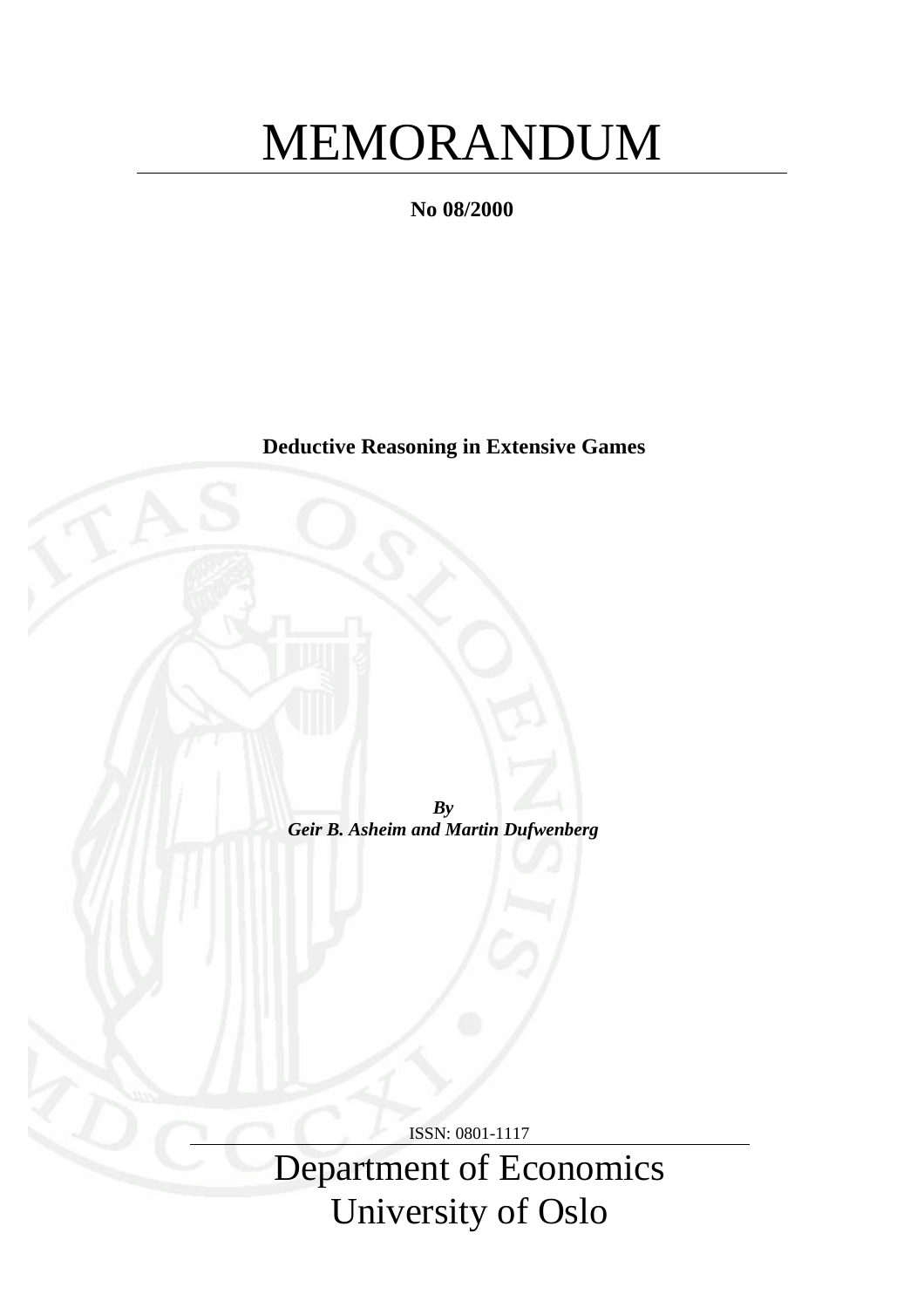| This series is published by the<br><b>University of Oslo</b><br><b>Department of Economics</b> | In co-operation with<br><b>The Frisch Centre for Economic</b><br><b>Research</b> |                            |  |
|------------------------------------------------------------------------------------------------|----------------------------------------------------------------------------------|----------------------------|--|
| P. O.Box 1095 Blindern                                                                         | Gaustadalleén 21                                                                 |                            |  |
| N-0317 OSLO Norway                                                                             | N-0371 OSLO Norway                                                               |                            |  |
| Telephone: $+47 22855127$                                                                      |                                                                                  | Telephone: +47 22 95 88 20 |  |
| $+4722855035$<br>Fax:                                                                          | Fax:                                                                             | $+47$ 22 95 88 25          |  |
| http://www.sv.uio.no/sosoek/<br>Internet:                                                      | Internet:                                                                        | http://www.frisch.uio.no/  |  |
| econdep@econ.uio.no<br>e-mail:                                                                 | e-mail:                                                                          | frisch@frisch.uio.no       |  |

# List of the last 10 Memoranda:

| By Geir B. Asheim and Martin Dufwenberg: Admissibility and            |  |  |  |  |
|-----------------------------------------------------------------------|--|--|--|--|
| Common Belief. 29 p.                                                  |  |  |  |  |
| By Nico Keilman: Demographic Translation: From Period to              |  |  |  |  |
| Cohort Perspective and Back. 17 p.                                    |  |  |  |  |
| By Pål Longva and Oddbjørn Raaum: Earnings Assimilation of            |  |  |  |  |
| Immigrants in Norway $-$ A Reappraisal. 28 p.                         |  |  |  |  |
| By Jia Zhiyang: Family Labor Supply when the Husband is               |  |  |  |  |
| Eligible for Early Retirement: Some Empirical Evidences.              |  |  |  |  |
| 54 p.                                                                 |  |  |  |  |
| By Mads Greaker: Strategic Environemental Policy; Eco-                |  |  |  |  |
| dumping or a green strategy? 33 p                                     |  |  |  |  |
| By Ole J. Røgeberg: Married Men and Early Retirement Under            |  |  |  |  |
| the AFP Scheme. 78 p.                                                 |  |  |  |  |
| By Steinar Holden: Monetary regime and the co-ordination of           |  |  |  |  |
| wage setting. 35 p.                                                   |  |  |  |  |
| By Knut Røed: Relative Unemployment Rates and Skill-Biased            |  |  |  |  |
| Technological Change. 24 p.                                           |  |  |  |  |
|                                                                       |  |  |  |  |
| By Finn R. Førsund: Modelling Transboundary air Pollution:            |  |  |  |  |
| The RAINS model approach. 33 p.                                       |  |  |  |  |
| By Christian Brinch: Statistical Discrimination and the Returns       |  |  |  |  |
| to Human Capital and Credentials. 33 p.                               |  |  |  |  |
| A complete list of this memo-series is available in a PDF® format at: |  |  |  |  |
| http://wwwsv.uio.no/sosoek/memo/                                      |  |  |  |  |
|                                                                       |  |  |  |  |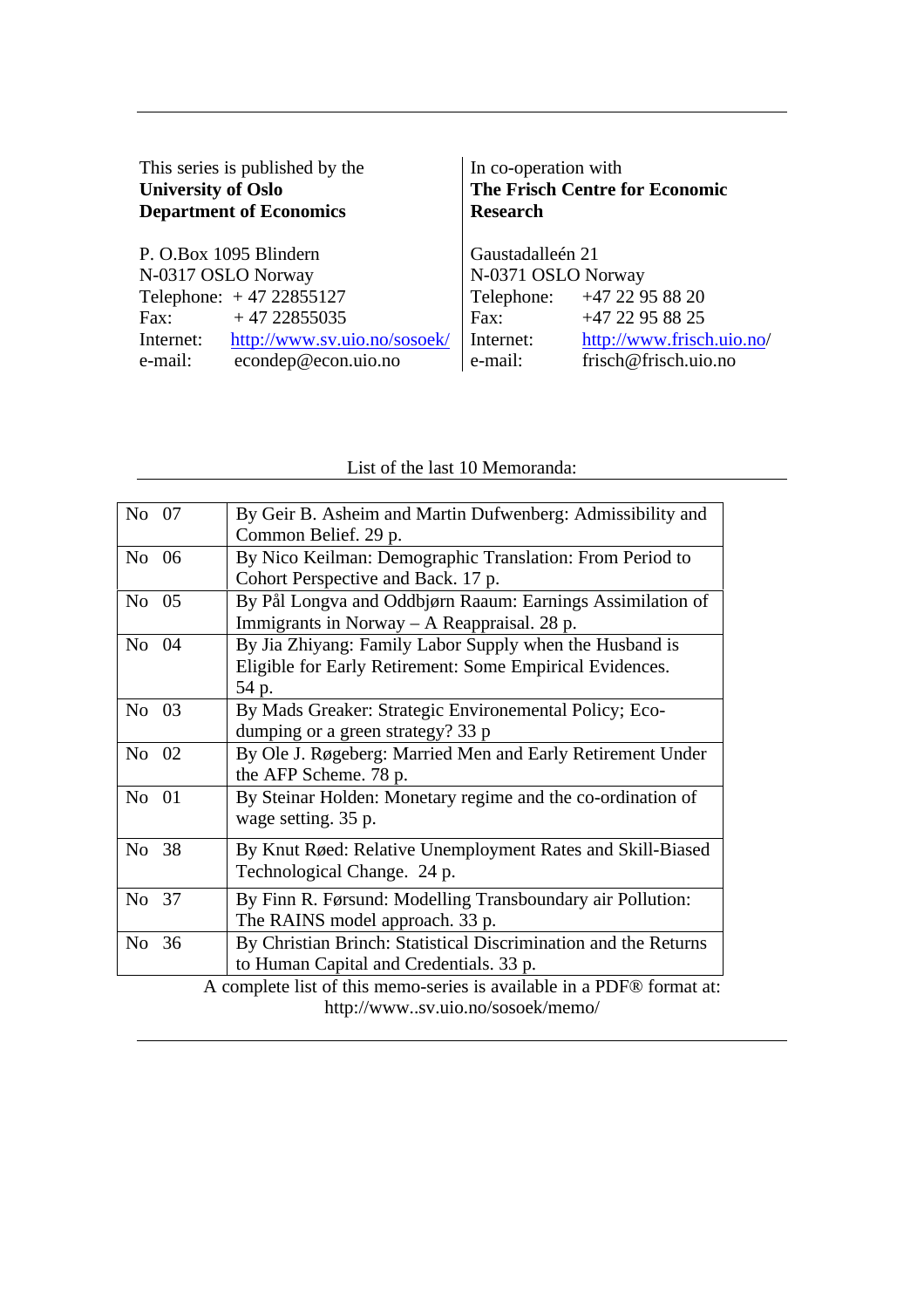# **DEDUCTIVE REASONING IN EXTENSIVE GAMES**

geir b. asheim

*Department of Economics University of Oslo P.O. Box 1095 Blindern N-0317Oslo, Norway.* Tel: +47 2285 5498 Fax: +47 2285 5035 E-mail: g.b.asheim@econ.uio.no

and

martin dufwenberg

*Department of Economics Stockholm University SE-10691 Stockholm, Sweden.* Tel:  $+468163547$ Fax:  $+468159482$ E-mail: md@ne.su.se

## *Abstract:*

We justify the application to extensive games of the concept of 'fully permissible sets', which corresponds to choice sets when there is common certain belief of the event that each player prefer one strategy to another if and only if the former weakly dominates the latter on the set of all opponent strategies or on the union of the choice sets that are deemed possible for the opponent. The extensive games considered illustrate how our concept yields support to forward induction, without necessarily promoting backward induction. *JEL* Classification Number: C72.

Date: 29 February 2000.

Acknowledgements: During our work with this paper and the companion paper "Admissibility and common belief", we have received helpful comments from many scholars, including Pierpaolo Battigalli and Larry Samuelson.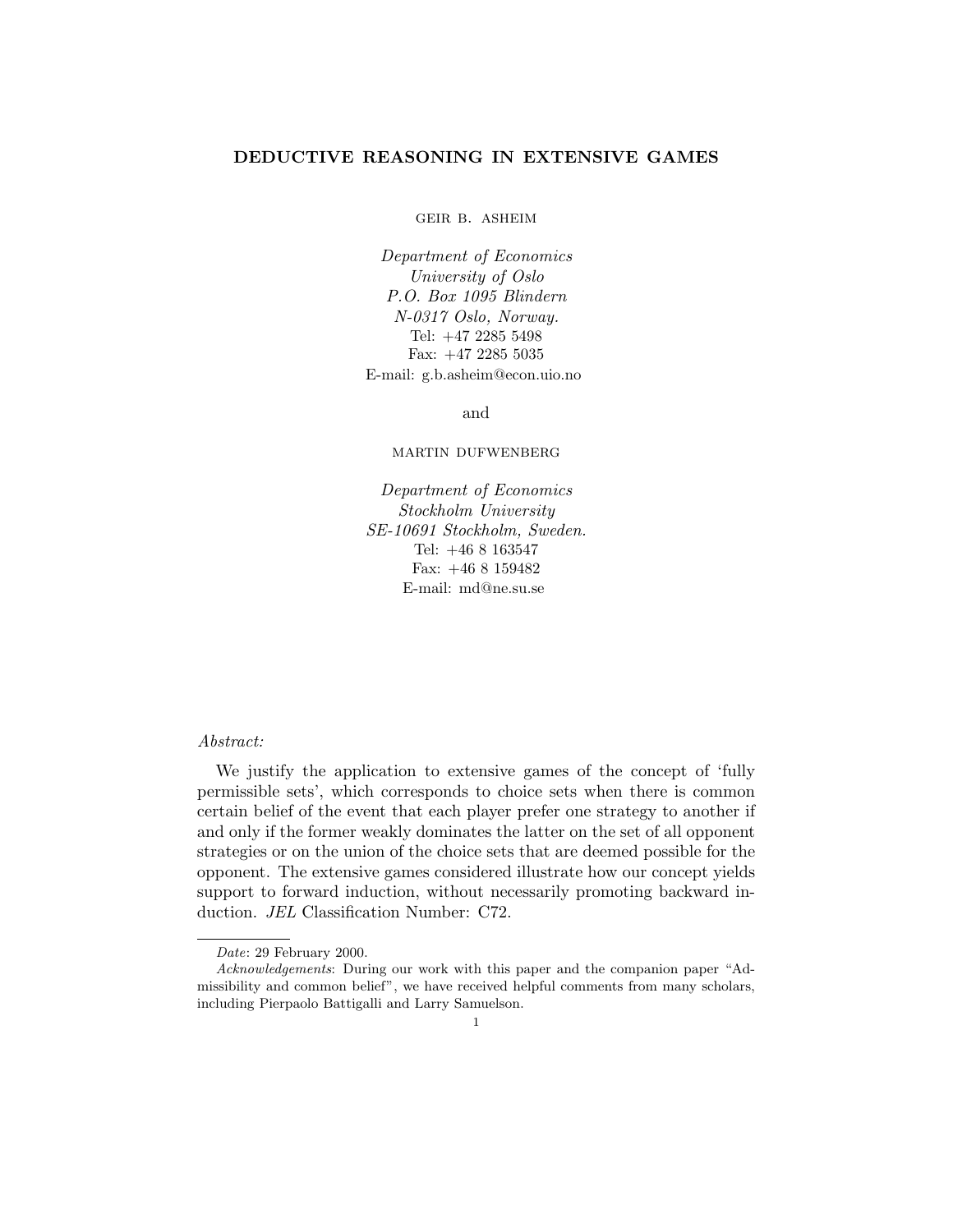### 1. Introduction

What happens if players reason deductively in a strategic situation? A classic answer is provided by Bernheim [11] and Pearce [23]. In their modeling of strategic form games, common belief or knowledge of rational choice implies that precisely the strategies surviving iterated strong dominance may be used (provided that players are allowed to hold correlated conjectures concerning the choices of their opponents). Such strategies are called *(strategic form) rationalizable*.

However, since strategic form games suppress information about the sequential structure of a strategic situation, this result is often of limited use. Consider an example: Two persons, 1 and 2, are sitting in front of a button which if pushed sets off a nearby bomb. One after the other, they decide whether or not to push the button. Person 1 moves first, and 2 gets to move only if 1 does not push the button. With obvious motivation for the payoffs, this situation can be modeled by the strategic form game of Fig. 1.

Strategic form rationalizability permits anything to happen. If 1 believes with probability 1 that 2 will choose *push*, then *PUSH* is a utility maximizing choice for 1. Player 1 is justified in this belief in the sense that if 2 believes with probability 1 that 1 will *PUSH*, then to push is indeed a utility maximizing choice for 2. However, this is at best sensible only if information about the sequential structure of the situation is not considered. Clearly, if 1 does not *PUSH*, 2 should not *push* either. 1 should figure this out, and hence never *PUSH* in the first place!

Consideration of this kind led Bernheim [11] and Pearce [23] to propose rationalizability concepts also for extensive games in which the sequential structure of strategic situations is made explicit. However, these concepts turn out to be difficult to justify using epistemic models; see, however, Battigalli & Siniscalchi [8] for an epistemic characterization of Pearce's concept of 'extensive form rationalizability' (EFR). We have in Asheim & Dufwenberg [2] (AD) proposed a model for deductive reasoning which can be applied to many strategic situations. In the present paper we argue that it is appropriate for analyzing extensive games and we apply the model to several such games. Before going into details, we now provide two more motivating examples.

In  $\Gamma_2$  of Fig. 2, player 1 chooses D at his last node if he acts in accordance with his preferences. However, it is less clear what happens at the preceding node where 2 moves. Some models that formalize common knowledge or belief of rationality imply behavior which is in line with backward induction. A notable example is the model by Aumann [4], in which common knowledge of rationality implies that the backward induction solution is played in any generic extensive game with perfect information. In the case of  $\Gamma_2$ , Aumann's analysis supports the intuition that 2 chooses f, "figuring" out" that 1 chooses  $D$  at the last node. One may, however, question how compelling this is: If in  $\Gamma_2$  player 2 is asked to move, she knows that 1 is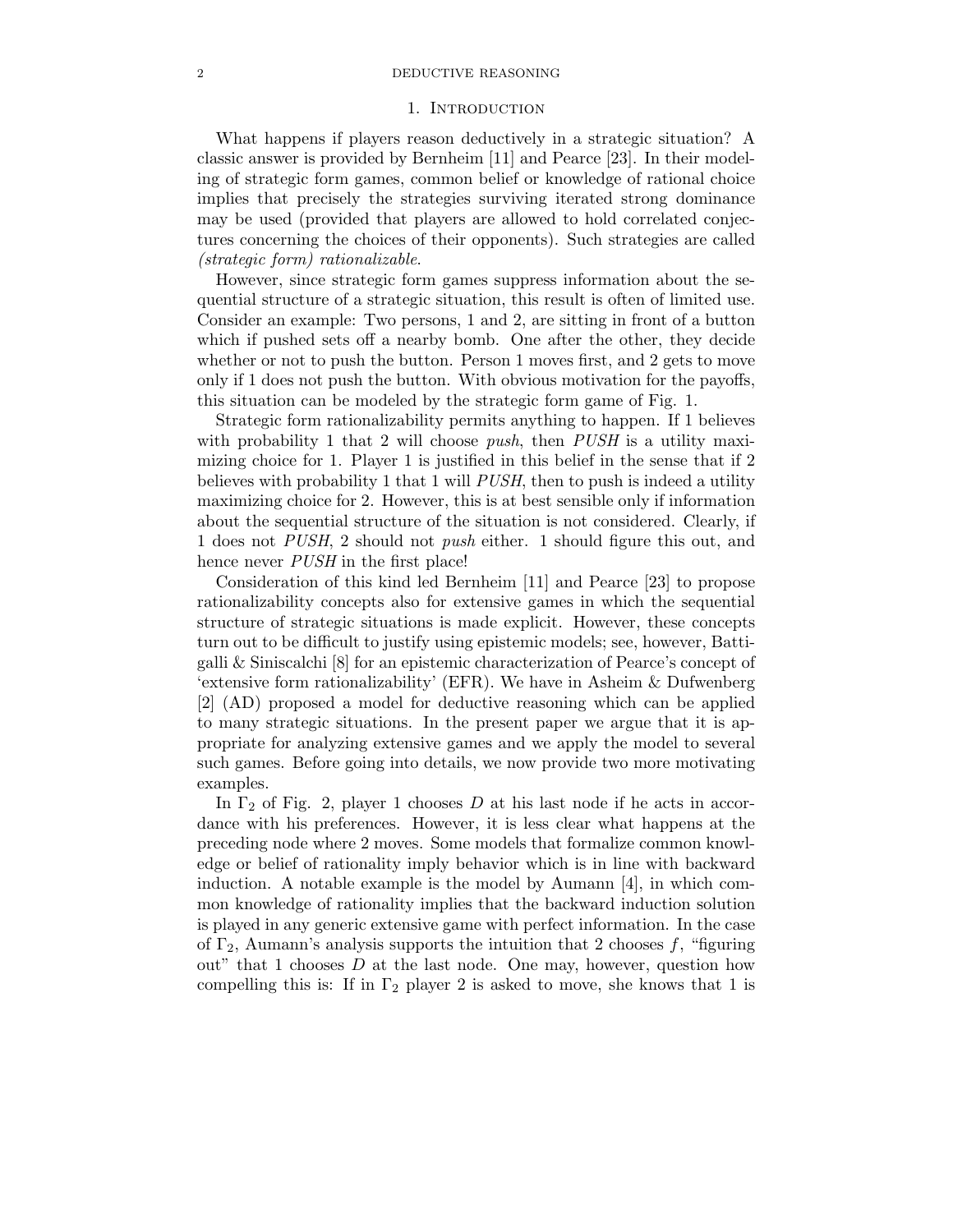|                    | $push\ don't$ |  |  |  |
|--------------------|---------------|--|--|--|
| PUSH   0, 0   0, 0 |               |  |  |  |
| $DON'T$ 0, 0   1.  |               |  |  |  |

FIGURE 1.  $G_1$ 



FIGURE 2.  $\Gamma_2$ 

not playing according to backward induction. Indeed, she must understand that 1 is *not* choosing a strategy that is maximal given his preferences. Why should 2 believe that 1's behavior will follow backward induction at subsequent nodes? Objections of this kind lead Ben-Porath [9] to propose an alternative model which captures a very different intuition: Each player has an initial belief about the behavior of others. If this belief is contradicted by the play (a "surprise" occurs) he may subsequently entertain any belief consistent with the path of play. In  $\Gamma_2$ , Ben-Porath's model allows player 2 to make any choice.

Ben-Porath's [9] model is in general more permissive than Aumann's [4] model. We believe it is a very important contribution to the literature. If one finds the aforementioned critique of models that are "backward induction supportive" convincing, then Ben-Porath's analysis is a natural next step. However, in this paper we argue that Ben-Porath's approach is *too* permissive. This is because he does not impose certain reasonable constraints on how players reason about the likelihood of opponent choices. The argument can be illustrated by  $\Gamma_3$  of Fig. 3. What preference should 2 have over her strategies in this game? By extrapolating Ben-Porath's assumption to games with imperfect information (Ben-Porath [9] considers only games with perfect information) one could argue as follows:<sup>1</sup> If 2 initially believes with probability one that 1 will choose  $L$ , then being asked to play is a surprise to 2. Hence, 2 may entertain any belief consistent with the path of play, and hence, 2 may prefer r to  $\ell$ .

We find this conclusion implausible since  $L$  and  $M$  are the maximal strategies for 1 independently of his belief concerning 2's choice. Realizing that  ${L, R}$  is 1's *choice set* (i.e. 1's set of maximal strategies), it would seem

 $1$ The reader may wonder whether we need to go to a game with imperfect information to illustrate that Ben-Porath's [9] approach is too permissive. In Sect. 4 we show that the same point can be made concerning a game  $(\Gamma_4)$  with perfect information. However, it is a slightly more complicated to analyze  $\Gamma_4$  than to analyze  $\Gamma_3$ , so we prefer to use  $\Gamma_3$ here.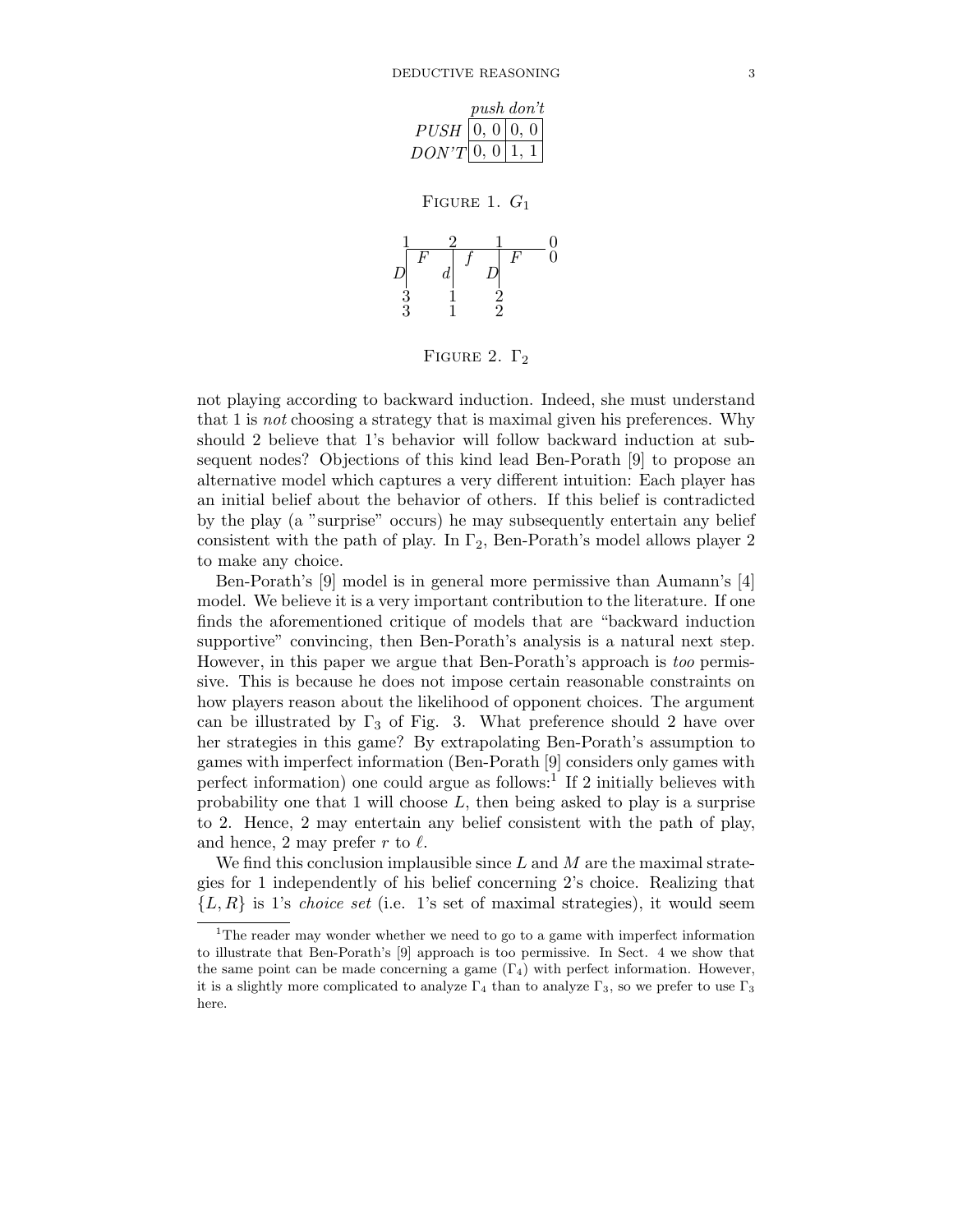

FIGURE 3.  $\Gamma_3$ 

that 2 should deem each of L and M much more likely than the remaining non-maximal strategy  $R$ . Consequently, conditional on 2 being asked to play (i.e. conditional on 1 having played M or  $R$ ), she should deem M much more likely than R. This would guarantee that 2 prefers  $\ell$  to r. What we have here is an argument that 2 should deem any opponent strategy that is a rational choice much more likely than any strategy not having this property.

In AD we show that similar concerns may arise in the context of strategic form games. We handle the issue by requiring that a player should ...

- 1. ... deem any opponent strategy that is a rational choice infinitely more likely (in the sense of Blume, Brandenburger & Dekel [15], Def. 5.1) than any opponent strategy not having this property. This is equivalent to saying that a player should prefer one strategy to another if the former weakly dominates the latter on the set of rational choices for the opponent. Such admissibility of a player's preferences — which we in AD refer to as 'full belief of opponent rationality'  $-$  is a key ingredient in the analyses of weak dominance by Samuelson [28] and Börgers  $\&$  Samuelson [16], and is essentially satisfied by procedures, like EFR (cf. Pearce [23] and Battigalli [6, 7]) and 'iterated elimination of (all) weakly dominated strategies' (IEWDS), that promote forward induction.
- 2. ... prefer one strategy to another if the former weakly dominates the latter. Such admissibility of a player's preferences — which can be referred to as 'caution' since it means that all opponent strategies are taken into account — has been defended by e.g. Luce & Raiffa ([21], Ch. 13) and is implicit in any procedure that starts out by eliminating all weakly dominated strategies. In an extensive game, 'caution' ensures that each player takes into account the possibility of reaching any information set.

Formally, a player's preferences over his own strategies, which depend both on his payoff function and on his beliefs about the strategy choice of his opponent, leads to a *choice set* (i.e. a set of maximal strategies). A player's preferences are said to be *fully admissibly consistent* with the preferences of his opponent if one strategy is preferred to another if and only if the former weakly dominates the latter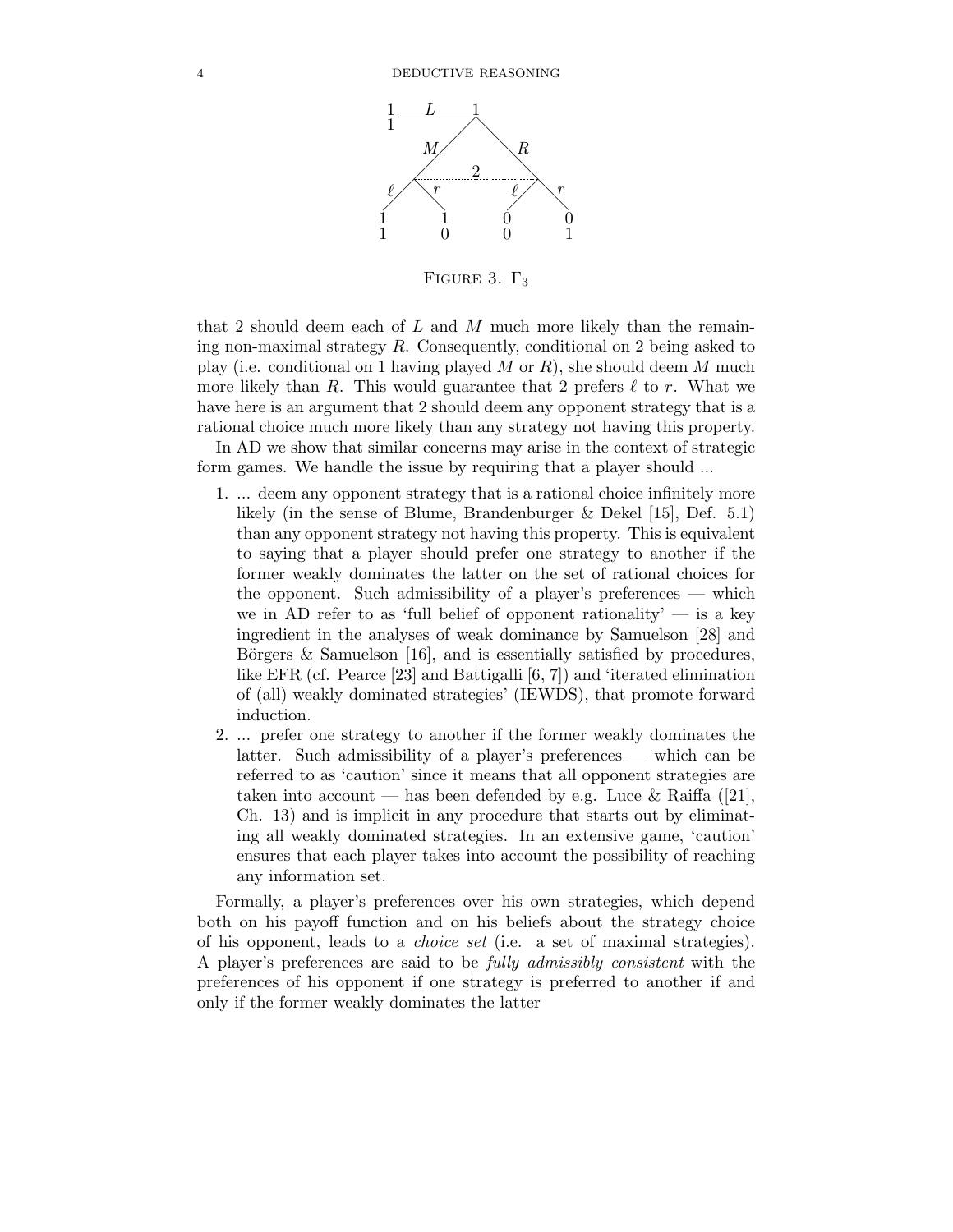- on the union of the choice sets that are deemed possible for the opponent (i.e. 'full belief of opponent rationality'), or
- on the set of all opponent strategies (i.e. 'caution').

A subset of strategies is a *fully permissible set* if and only if it can be a choice set when there is common certain belief of full admissible consistency, where an event is 'certainly believed' if the complement is deemed impossible (or more precisely: is Savage-null). Hence, the analysis yields a solution concept that determines a collection of strategy subsets  $-$  a family of choice sets  $$ for each player.

The formal definition in AD of the concept of fully permissible sets is given in terms of an elimination procedure — iterative elimination of choice set under full admissible consistency (IECFA) — that iteratively eliminates strategy subsets that cannot be choice sets under full admissible consistency. Subsequently in AD we provide an epistemic characterization as indicated in the previous paragraph. In this paper we will apply the elimination procedure only (which is introduced in Sect. 2), although we will at some places interpret results in a way consistent with the underlying epistemic foundation.

We now propose that some interesting implications of deductive reasoning in any given extensive game can be derived by applying the elimination procedure of AD to the *pure strategy reduced strategic form* (see Mailath, Samuelson  $&$  Swinkels  $[22]$  of that extensive game. We present two formal results that serve to justify this application: First, we address the problem of time consistency which is pertinent when applying strategic form analysis to extensive games with an explicit sequential structure. In our case a special problem is that AD's common certain belief of full admissible consistency need not ensure that preferences are complete. To provide a convincing argument that the analysis of AD can be used to analyze deductive reasoning in extensive games, one has to show that any strategy that is maximal at the outset is still maximal when the preferences have been updated upon reaching any information set that the choice of this strategy does not preclude. Drawing on results due to Mailath et al. [22], we prove that this is so. Second, we show that to apply the framework of AD it is sufficient to consider the pure strategy reduced strategic form. Taken together, these results justify investigating the consequences of the concept of fully permissible sets in any extensive games via that game's pure strategy reduced strategic form.

The paper is organized as follows. Section 2 introduces the elimination procedure that determines the fully permissible sets (IECFA) and summarizes some results of AD. Section 3 contains formal results that justify our claim that IECFA is applicable to extensive games. In Sect. 4 we analyze several extensive games via this approach. We first return to the examples of the introduction, then consider a game which allows us to compare our results to those of Ben-Porath [9], and finally analyze some games that relate to issues of backward and forward induction. The conclusion of AD that our approach yields support to forward induction — is reinforced, and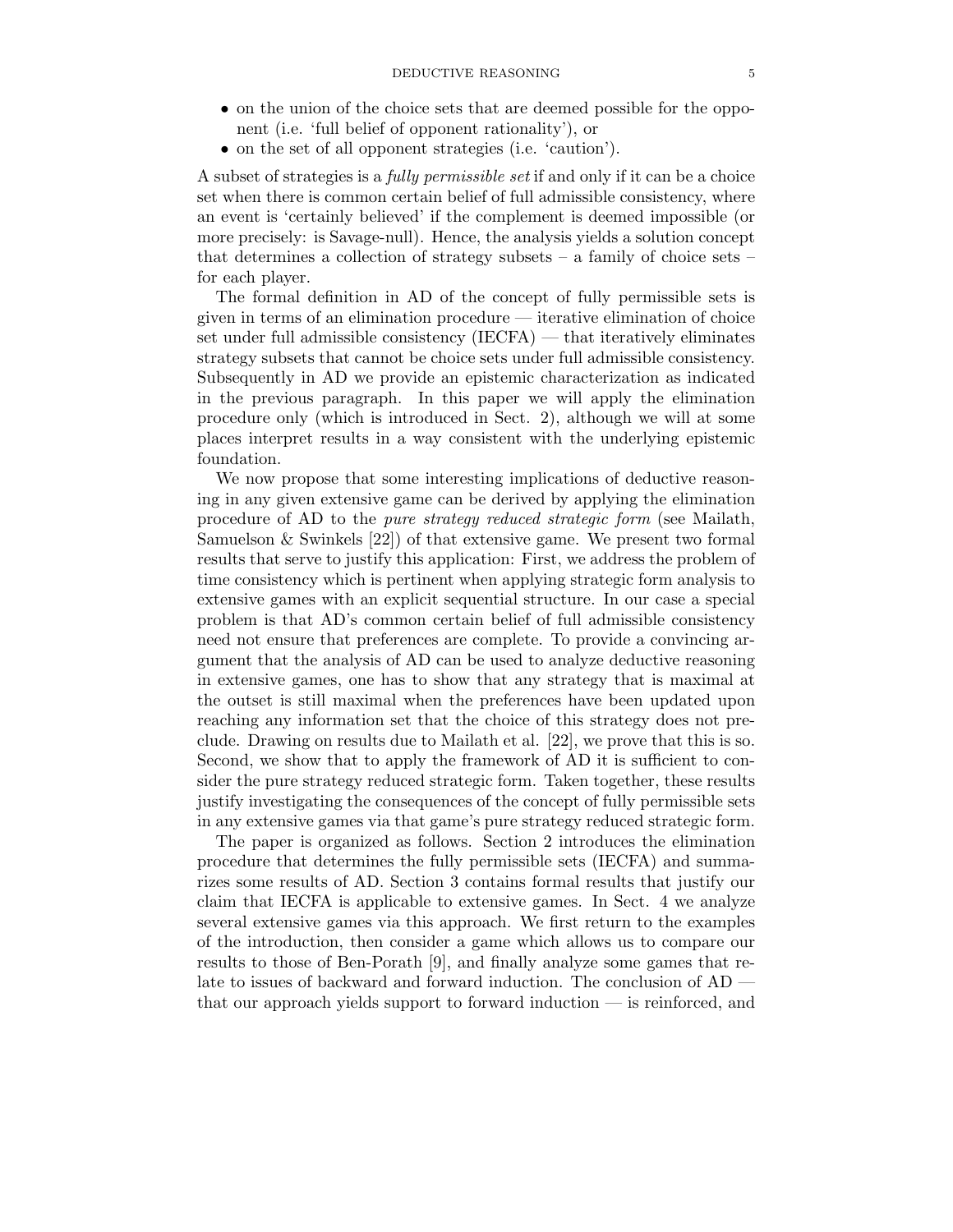we attempt to shed light on the "backward induction paradox" discussed by many authors. Section 5 concludes.

#### 2. CONCEPTS

Below we make a self-contained presentation of the concept of fully permissible sets through a definition based on the IECFA procedure (cf. Def. 1). Readers that are interested in the underlying epistemic foundation must, however, consult AD. As the purpose here is to apply this concept to extensive games, we start by introducing such games. We refer to standard texts for the general formalism of extensive games and state only those basic and derived notions that will be needed.

2.1. **Extensive Games.** A finite extensive game Γ (without nature) includes a set of players  $N \in \{1,2\}$  (we assume 2 players for convenience), a set of terminal nodes  $Z$ , and, for each player  $i$ , a vNM utility function  $v_i : Z \to \mathbb{R}$  that assigns payoff to any outcome. For any player i, there is a finite collection of information sets  $H_i$ , with a finite set of actions  $A_i(h)$ being associated with each  $h \in H_i$ . A pure strategy for player i is a function  $s_i$  that to any  $h \in H_i$  assigns an action in  $A_i(h)$ . Let  $S_i$  denote player i's finite set of pure strategies, and let  $S = S_1 \times S_2$ . Write  $p_i, r_i$  and  $s_i \in S_i$ for pure strategies and  $x_i$  and  $y_i$  ( $\in \Delta(S_i)$ ) for mixed strategies. Define  $u_i : S \to \mathbb{R}$  by  $u_i(s) = v_i(z)$ , where z is the terminal node reached when  $s = (s_1, s_2)$  is used, and refer to  $G = (S_i, u_i)_{i \in N}$  as the strategic form of the extensive game Γ. Since  $u_i$  is a vNM utility function, we may extend  $u_i$  to mixed strategies:  $u_i(x_i, s_j) = \sum_{s_i \in S_i} x_i(s_i) u_i(s_i, s_j)$ . For any  $h \in \bigcup_{i \in N} H_i$ ,<br>let  $S^h$  denote the set of strategy vectors for which h is reached. As  $\Gamma$  is a let  $S<sup>h</sup>$  denote the set of strategy vectors for which h is reached. As  $\Gamma$  is a 2-player game with perfect recall,  $S^h$  is rectangular:  $S^h = S_1^h \times S_2^h$ .

2.2. **Fully Permissible Sets.** Say that  $x_i$  weakly dominates  $y_i$  on  $Q_j$  ( $\subseteq$  $(S_j)$  if,  $\forall s_j \in Q_j$ ,  $u_i(x_i, s_j) \geq u_i(y_i, s_j)$ , with strict inequality for some  $s_j \in Q_j$  $Q_i$ . Say that player i's preferences over his own strategies are *admissible on*  $Q_j$  ( $\neq$   $\emptyset$ ) if  $x_i$  is preferred to  $y_i$  whenever  $x_i$  weakly dominates  $y_i$  on  $Q_j$ .<br>Player i's choice est is the set of pure strategies that are mayimal we to is Player i's *choice set* is the set of pure strategies that are maximal w.r.t. i's preferences over his own strategies:  $s_i \in S_i$  is in i's choice set if and only if there is no  $x_i \in \Delta(S_i)$  such that  $x_i$  is preferred to  $s_i$ . For the class of preferences considered in the present paper, i's choice set is non-empty and supports any maximal mixed strategy (cf. subsect. 3.5 of AD).

Let the set  $Q_j$  be interpreted as the set of strategies that player i deems to be the set of rational choices for his opponent. Assume that player i's preferences over his own strategies are characterized by the property of being admissible on both  $Q_j$  and  $S_j$ :  $x_i$  is preferred to  $y_i$  if and only if  $x_i$  weakly dominates  $y_i$  on  $Q_j$  or  $S_j$ . Player i's choice set,  $C_i(Q_j)$ , is then equal to  $S_i\backslash D_i(Q_j)$ , where, for any  $(\emptyset \neq)$   $Q_j \subseteq S_j$ ,

$$
D_i(Q_j) := \{ s_i \in S_i | \exists x_i \in \Delta(S_i) \text{ s.t. } x_i \text{ weakly dom. } s_i \text{ on } Q_j \text{ or } S_j \}.
$$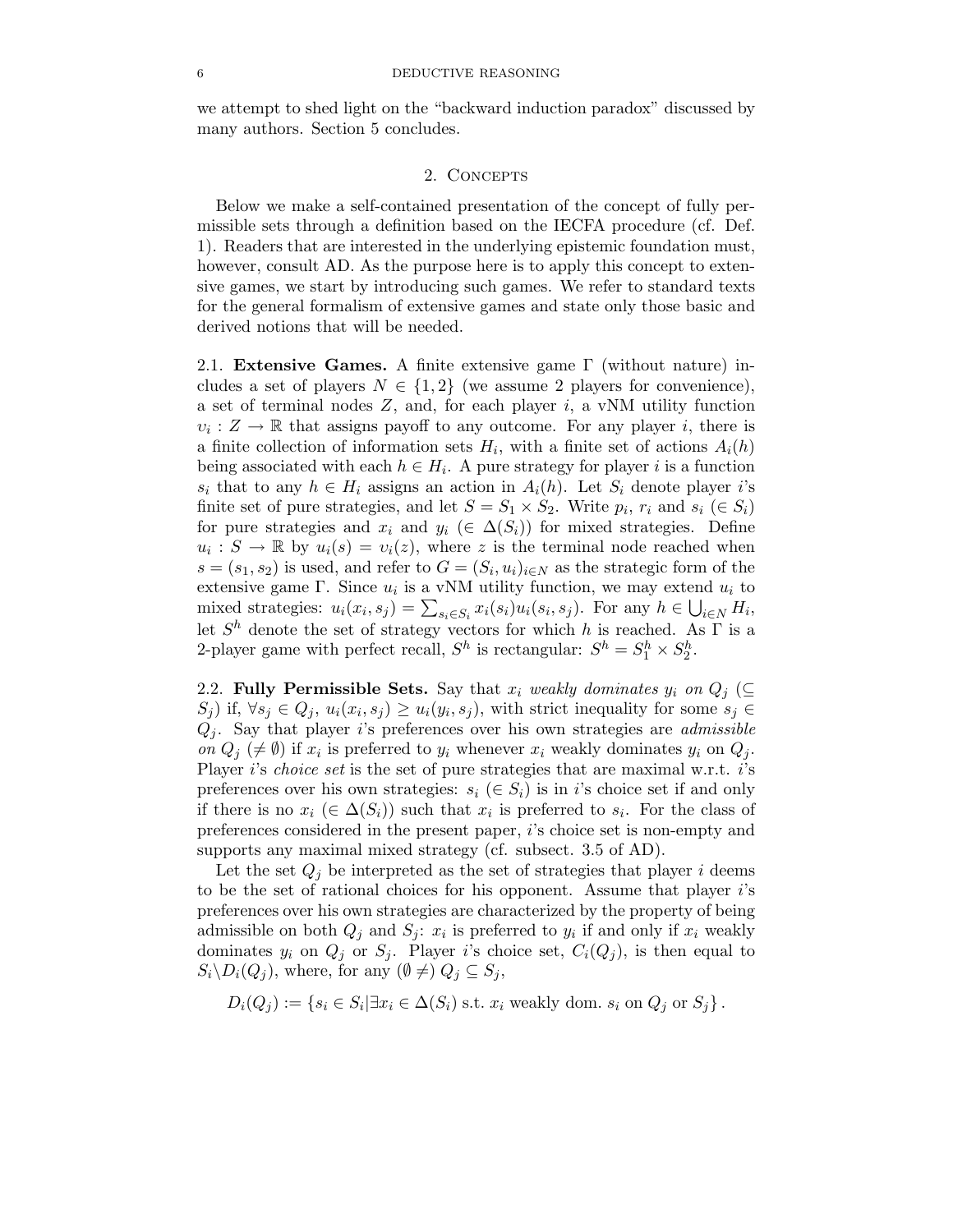Let  $\Sigma = \Sigma_1 \times \Sigma_2$ , where  $\Sigma_i := 2^{S_i} \setminus \{\emptyset\}$  denotes the collection of non-empty subsets of  $S_i$ . Write  $\pi_i$ ,  $\rho_i$ , and  $\sigma_i$  ( $\in \Sigma_i$ ) for subsets of pure strategies. For any  $(\emptyset \neq) \Xi = \Xi_1 \times \Xi_2 \subseteq \Sigma$ , write  $\alpha(\Xi) := \alpha_1(\Xi_2) \times \alpha_2(\Xi_1)$ , where

$$
\alpha_i(\Xi_j) := \{ \pi_i \in \Sigma_i | \exists (\emptyset \neq) \Psi_j \subseteq \Xi_j \text{ s.t. } \pi_i = C_i(\cup_{\sigma_j \in \Psi_j} \sigma_j) \}.
$$

Hence,  $\alpha_i(\Xi_i)$  is the collection of strategy subsets that can be choice sets for player  $i$  if  $i$ 's preferences are characterized by the property of being admissible *both* on the union of the strategy subsets in a non-empty subcollection of  $\Xi_i$  *and* on the union of all opponent strategies.

We can now define the concept of a fully permissible set.

**Definition 1.** Consider the sequence defined by  $\Xi(0) = \Sigma$  and,  $\forall g \geq 1$ ,  $\Xi(g) = \alpha(\Xi(g-1))$ . A non-empty strategy set  $\pi_i$  is said to be a *fully permissible set* for *i* if  $\pi_i \in \bigcap_{g=0}^{\infty} \Xi_i(g)$ .

Let  $\Pi = \Pi_1 \times \Pi_2$  denote the *collection* of vectors of fully permissible sets. Since the game is finite,  $\Xi(g)$  converges to  $\Pi$  in a finite number of iterations. IECFA is the procedure that in round g eliminates sets in  $\Xi(q-1)\setminus \Xi(q)$  as possible choice sets. A choice set of player i survives elimination round  $q$  if it is a choice set w.r.t. preferences that are characterized by the property of being admissible *both* on the union of some (or all) of opponent choice sets that have survived the procedure up till round  $q - 1$  *and* on the set of all opponent strategies. A fully permissible set is a choice set which will survive in this way for any  $g$ . It follows from the analysis of AD that strategy subsets that this algorithm has not eliminated by round  $g$  can be interpreted as choice sets that are compatible with  $g - 1$  order of mutual certain belief of full admissible consistency.

The algorithm of Def.  $1 - \text{IECFA} - \text{is an elimination procedure, and in}$ this regard it is reminiscent of procedures that iteratively eliminates dominated strategies. However, IECFA does *not* eliminate strategies. Rather, it eliminates *sets* of strategies that cannot be choice sets under full admissible consistency. It is therefore that IECFA starts with each player's collection of all non-empty strategy subsets, and then iteratively eliminates subsets in this collection. It is important that the appropriate interpretation of IECFA in terms of surviving choice sets be borne in mind.

We reproduce from AD the following proposition, which characterizes the strategy subsets that survive IECFA and thus are fully permissible.

**Proposition 1.** *(i)*  $\forall i \in N$ ,  $\Pi_i \neq \emptyset$ . *(ii)*  $\Pi = \alpha(\Pi)$ . *(iii)*  $\forall i \in N$ ,  $\pi_i \in \Pi_i$ <br>if and only if there exists  $\Xi = \Xi \times \Xi$ , with  $\pi \in \Xi$  such that  $\Xi \subseteq \alpha(\Xi)$ *if and only if there exists*  $\Xi = \Xi_1 \times \Xi_2$  *with*  $\pi_i \in \Xi_i$  *such that*  $\Xi \subseteq \alpha(\Xi)$ *.* 

Prop. 1(i) establishes existence, but not uniqueness, of each player's fully permissible set(s). Games with multiple strict Nash equilibria illustrate the possibility of such multiplicity; by Prop. 1(iii), any strict Nash equilibrium corresponds to a vector of fully permissible sets. Other (quite different) examples of games with multiple fully permissible sets are provided in Sect. 4 by  $\Gamma_5$  and  $\Gamma_7$  as well as a 3-period prisoners' dilemma game. Prop. 1(ii)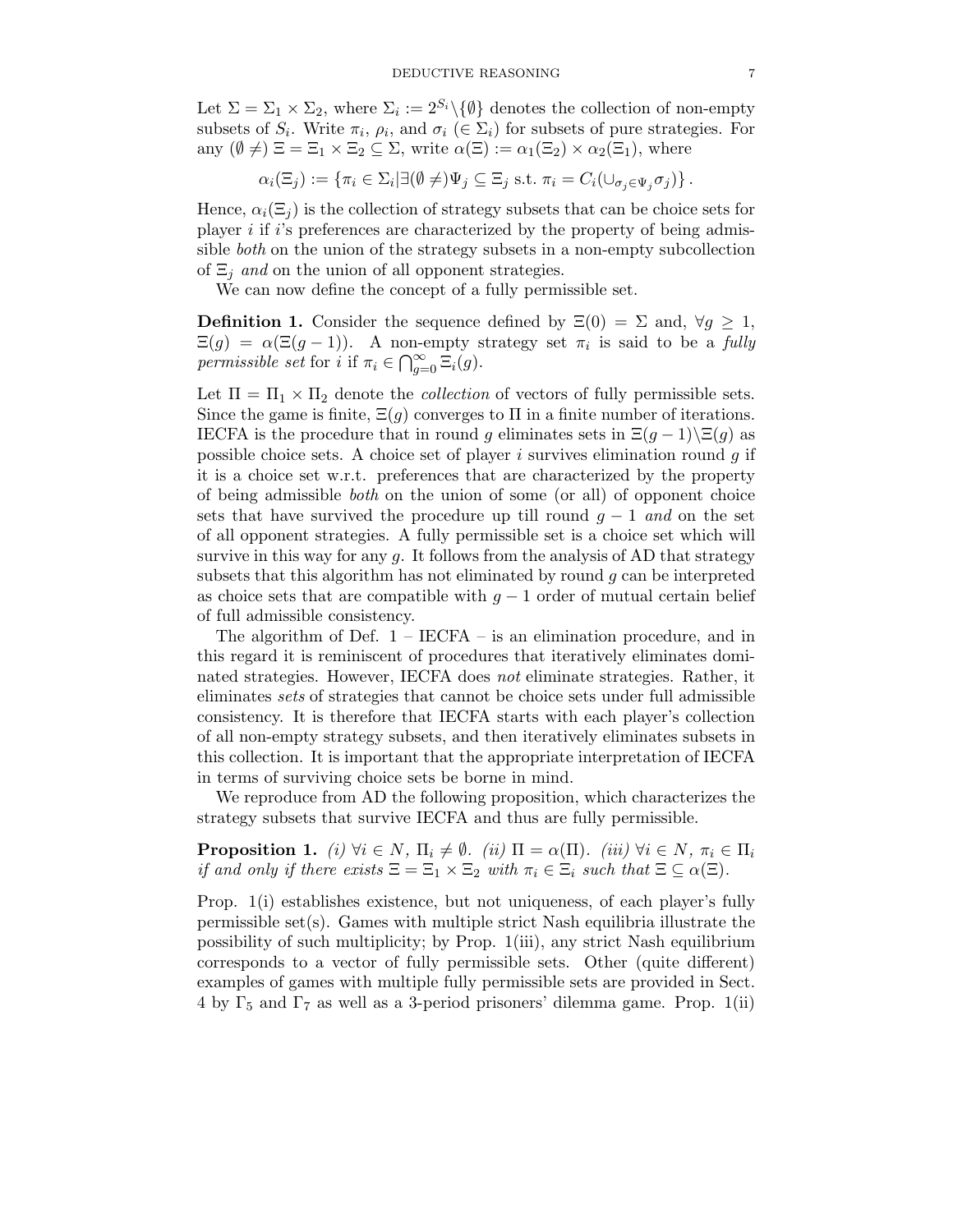means that  $\Pi$  is a fixed point in terms of a collection of vectors of strategy sets. By Prop. 1(iii) it is the largest such fixed point.

# 3. Justifying Extensive Form Application

The concept of fully permissible sets, presented in Sect. 2 of the present paper and epistemically characterized in AD, is designed to analyze the implications of deductive reasoning in strategic form games. In this paper, we propose that this concept can be fruitfully applied for analyzing any extensive game through its strategic form. In fact, we propose that it is legitimate to confine attention to the game's pure strategy reduced strategic form (cf. Def. 2), which is computationally more convenient. In this section we prove two results which, taken together, justify our approach.

3.1. **Dynamic Consistency.** Proposition 2 addresses the dynamic consistency problem inherent in applying AD's strategic form theory to an extensive games with an explicit sequential structure. Consider any strategy that is maximal given preferences that are charcterized by the property of being admissible on both  $Q_i$  — the set of strategies that player i deems to be the set of rational choices for his opponent — and  $S_j$  — the set of all opponent strategies. Hence, the strategy is maximal at the outset of a corresponding extensive game. We prove that this strategy is still maximal when the preferences have been updated upon reaching any information set that the choice of this strategy does not preclude.

Assume that player i's preferences over his own strategies are given by:  $x_i$  is preferred to  $y_i$  if and only if  $x_i$  weakly dominates  $y_i$  on  $Q_j$  or  $S_j$ . Let, for any  $h \in H_i$ ,  $Q_j^h := Q_j \cap S_j^h$  denote the set of strategies in  $Q_j$  that are<br>consistent with the information set *h* being reached. If  $x, y \in (A(S^h))$ consistent with the information set h being reached. If  $x_i, y_i \in \Delta(S_i^h)$ ,<br>then *i*'s preferences conditional on the information set  $h \in H$  being reached then i's preferences conditional on the information set  $h \in H_i$  being reached is given by:  $x_i$  is preferred to  $y_i$  if and only if  $x_i$  weakly dominates  $y_i$  on  $Q_i^h$ or  $S_j^h$  (where it follows from the definition that weak dominance on  $Q_j^h$  is<br>not possible if  $Q_j^h = \emptyset$ ). Furthermore, *i*'s choice set conditional on  $h \in H_i$ ,<br> $C_i^h(Q_j)$ , is equal to  $S_i^h \backslash D_i^h(Q_j)$ , where, for any

 $D_i^h(Q_j) := \{ s_i \in S_i^h | \exists x_i \in \Delta(S_i^h) \text{ s.t. } x_i \text{ weakly dom. } s_i \text{ on } Q_j^h \text{ or } S_j^h \}.$ 

By the following proposition, if  $s_i$  is maximal at the outset of an extensive game, then it is also maximal at later information sets for  $i$  that  $s_i$  does not preclude.

**Proposition 2.** Let  $(\emptyset \neq) Q_j \subseteq S_j$ . If  $s_i \in C_i(Q_j)$ , then  $s_i \in C_i^h(Q_j)$  for any  $h \in H$ , with  $S^h \supseteq s$ .  $any \; h \in H_i \; with \; S_i^h \ni s_i.$ 

*Proof.* Suppose that  $s_i \in S_i^h \setminus C_i^h(Q_j) = D_i^h(Q_j)$ . Then there exists  $x_i \in \Delta(S_i^h)$  such that  $x_i$  weakly dominates  $s_i$  on  $Q_j^h$  or  $S_j^h$ . By Mailath, Samuelson & Swinkels ([22], Defs. 2 and 3 and the if-part of Theore *strategic independence* for *i*. Hence,  $x_i$  can be chosen such that  $u_i(x_i, s_j) =$  $u_i(s_i, s_j)$  for all  $s_j \in S_j \backslash S_j^h$ . This implies that  $x_i$  weakly dominates  $s_i$  on  $Q_j$ <br>or  $S_j$  implying that  $s_i \in D(G) - S_j \backslash C(G)$ or  $S_j$ , implying that  $s_i \in D_i(Q_j) = S_i \backslash C_i(Q_j)$ .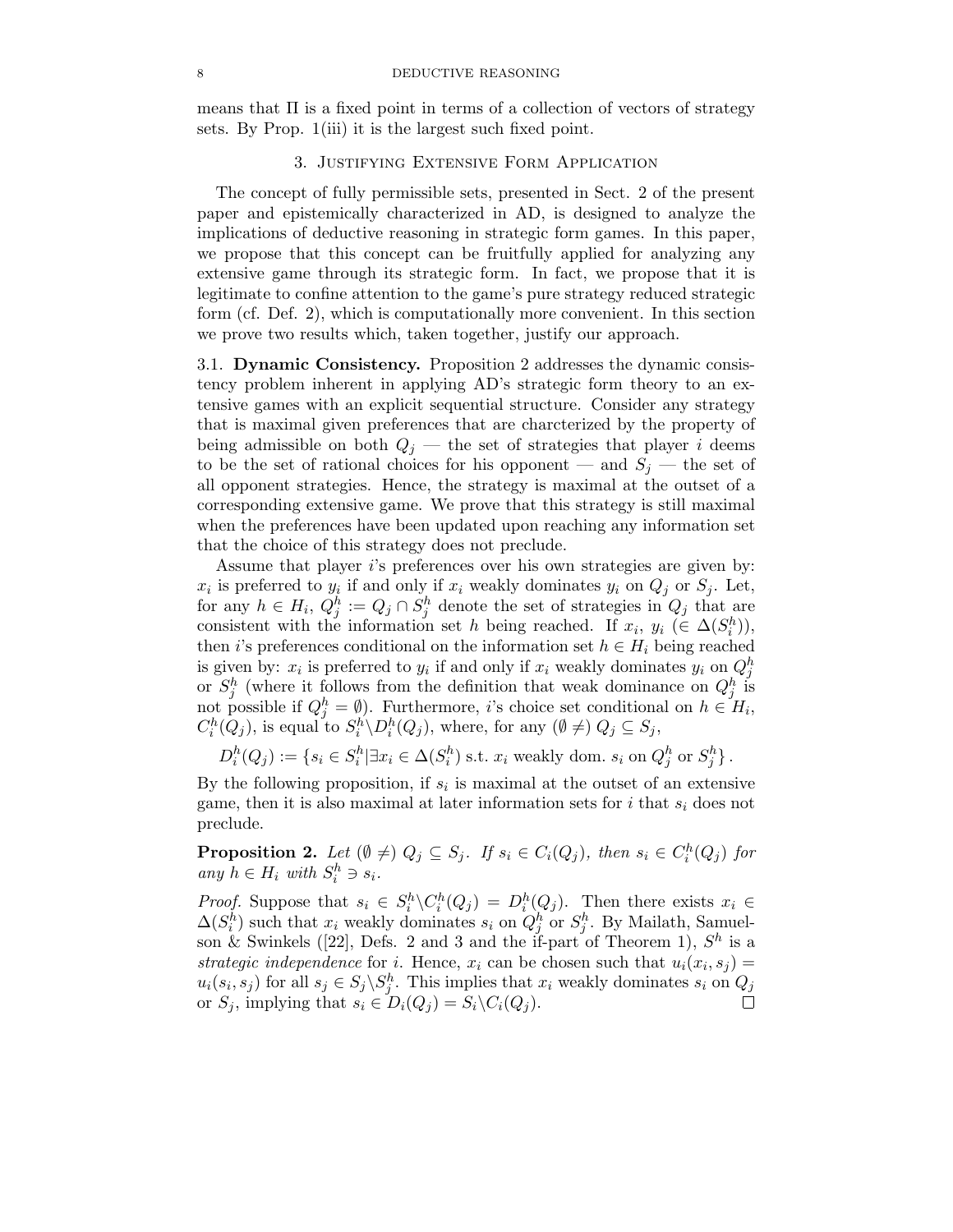By the assumption of 'caution', each player  $i$  takes into account the possibility of reaching any information set  $h \in H_i$ .

3.2. **Reduced Strategic Form.** It follows from Prop. 3 that it is in fact sufficient to consider the pure strategy reduced strategic form when deriving the fully permissible sets of the game. The following definition is needed.

**Definition 2.** Let  $r_i$ ,  $s_i \in S_i$ . Then  $r_i$  and  $s_i$  are *equivalent* if, for each  $k \in N$ ,  $u_k(r_i, s_j) = u_k(s_i, s_j)$  for all  $s_j \in S_j$ . The *pure strategy reduced strategic form* (PRSF) of  $G$  is obtained by letting, for each  $i$ , each class of equivalent pure strategies be represented by exactly one pure strategy.

Since the maximality of one of two equivalent strategies implies that the other is maximal as well, the following observation holds: If  $r_i$  and  $s_i$  are equivalent and  $\pi_i$  is a fully permissible set for i, then  $r_i \in \pi_i$  if and only if  $s_i \in \pi_i$ . To see this formally, note that if  $r_i \in \pi_i$  for some fully permissible set  $\pi_i$ , then, by Prop. 1(ii), there exists  $(\emptyset \neq) \Psi_j \subseteq \Pi_j$  such that  $r_i \in \pi_i =$ <br> $C(1, \ldots, \pi)$ . Since  $r_i$  and a are conjugated  $\sigma \subseteq C(1, \ldots, \pi) = \pi$ . This  $C_i(\cup_{\sigma_j\in\Psi_j}\sigma_j)$ . Since  $r_i$  and  $s_i$  are equivalent,  $s_i\in C_i(\cup_{\sigma_j\in\Psi_j}\sigma_j)=\pi_i$ . This observation explains why the following proposition can be established.

**Proposition 3.** *Let*  $G = (S_k, \tilde{u}_k)_{k \in N}$  *be a strategic form game where*  $r_i$ *, s<sub>i</sub>*  $\in S_i$  are two equivalent strategies for i. Consider  $G = (S_k, u_k)_{k \in N}$ , where  $S_i = \tilde{S}_i \setminus \{r_i\}$  and  $S_j = \tilde{S}_j$  for  $j \neq i$ , and where, for all  $k \in N$ ,  $u_k$  is the protection of  $\tilde{v}_k$ , to  $S = S_k \times S_k$ . Let for each  $k \in N$ ,  $\Pi_k$ ,  $(\tilde{\Pi}_k)$  denote the *restriction of*  $\tilde{u}_k$  *to*  $S = S_1 \times S_2$ *. Let, for each*  $k \in N$ *,*  $\Pi_k$  ( $\tilde{\Pi}_k$ ) *denote the collection of fully permissible sets for k in*  $G(G)$ *. Then*  $\Pi_i$  *is obtained from*  $\tilde{\Pi}_i$  by removing  $r_i$  from any  $\tilde{\pi}_i \in \tilde{\Pi}_i$  with  $s_i \in \tilde{\pi}_i$ , while, for  $j \neq i$ ,  $\Pi_j = \tilde{\Pi}_j$ .

*Proof.* By Prop 1(iii) it suffices to show that

- 1. If  $\tilde{\Xi} \subseteq \alpha(\tilde{\Xi})$  for  $\tilde{G}$ , then  $\Xi \subseteq \alpha(\Xi)$  for  $G$ , where  $\Xi_i$  is obtained from  $\tilde{\Xi}_i$ by removing  $r_i$  from any  $\tilde{\pi}_i \in \tilde{\Xi}_i$  with  $s_i \in \tilde{\pi}_i$ , while, for  $j \neq i$ ,  $\Xi_j = \tilde{\Xi}_j$ .
- 2. If  $\Xi \subseteq \alpha(\Xi)$  for G, then  $\Xi \subseteq \alpha(\Xi)$  for  $\tilde{G}$ , where  $\Xi_i$  is obtained from  $\Xi_i$ by adding  $r_i$  to any  $\pi_i \in \Xi_i$  with  $s_i \in \pi_i$ , while, for  $j \neq i$ ,  $\tilde{\Xi}_j = \Xi_j$ .

*Part 1.* Assume  $\Xi \subseteq \alpha(\Xi)$ . By the observation preceding Prop. 3, if  $\tilde{\pi}_i \in \Pi_i$ , then  $r_i \in \tilde{\pi}_i$  if and only if  $s_i \in \tilde{\pi}_i$ . Pick any  $k \in N$  and any  $\tilde{\pi}_k \in \Pi_k$ . Let  $\ell$ denote k's opponent. By the definition of  $\alpha_k(\cdot)$ , there exists  $(\emptyset \neq) \tilde{\Psi}_{\ell} \subseteq \tilde{\Pi}_{\ell}$ such that  $\tilde{\pi}_k = C_k(\cup_{\tilde{\sigma}_\ell \in \tilde{\Psi}_\ell} \tilde{\sigma}_\ell)$ . Construct  $\Psi_i$  by removing  $r_i$  from any  $\tilde{\sigma}_i \in \tilde{\Psi}_i$ <br>with  $s_i \in \tilde{\sigma}_i$  and replace  $\tilde{S}_i$  by  $S_i$  while for  $i \neq i$   $\Psi_i = \tilde{\Psi}_i$  and  $S_i = \tilde{S}_i$ . with  $s_i \in \tilde{\sigma}_i$  and replace  $\tilde{S}_i$  by  $S_i$ , while, for  $j \neq i$ ,  $\Psi_j = \tilde{\Psi}_j$  and  $S_j = \tilde{S}_j$ .<br>Then it follows from the definition of  $C_i$  ( ) that  $C_i$  ( )  $\sigma_i$  )  $\tilde{\sigma}_i$ . [ $\sigma_i$  ] if Then it follows from the definition of  $C_k(\cdot)$  that  $C_k(\cup_{\sigma_\ell \in \Psi_\ell} \sigma_\ell) = \tilde{\pi}_k \setminus \{r_k\}$  if  $k = i$  and  $C_k(\cup_{\sigma \in \mathcal{A}} \tilde{\pi}_k \preceq i) = \tilde{\pi}_k \preceq i$  since  $\forall k \in \mathbb{N}$  ( $\emptyset \neq \emptyset$ )  $\mathbb{F}_k \subset \mathbb{F}_k$  and  $k = i$  and  $C_k(\cup_{\sigma_\ell \in \Psi_\ell} \sigma_\ell) = \tilde{\pi}_k$  if  $k \neq i$ . Since,  $\forall k \in N$ ,  $(\emptyset \neq) \Psi_k \subseteq \Xi_k$ , we have that  $\Xi \subseteq \alpha(\Xi)$ . *Part 2* is shown similarly.

Proposition 3 means that the PRSF is sufficient for analyzing common certain belief of full admissible consistency, which is the epistemic foundation for the concept of fully permissible sets. Consequently, in the strategic form of an extensive game, it is unnecessary to specify actions at information sets that a strategy precludes from being reached. Hence, instead of fully specified strategies, it is sufficient to consider (what Rubinstein [27] calls)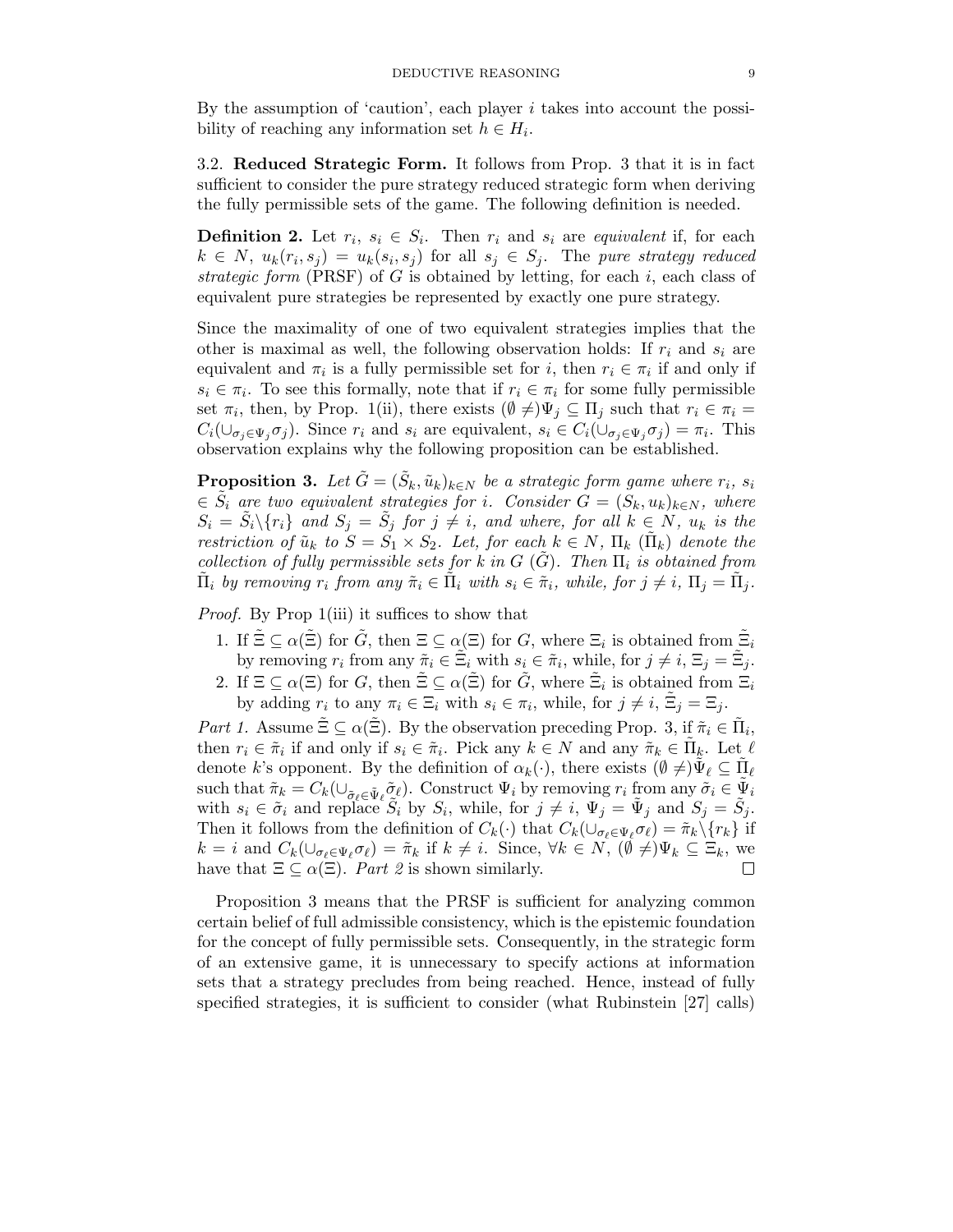

FIGURE 4.  $\Gamma_1$  and its PRSF.

*plans of action*. For a generic extensive game, the set of plans of action is identical to the strategy set in the PRSF.

#### 4. Applications

In this section we apply the concept of fully permissible sets to several extensive games. We first return to the examples of the introduction, and then consider a game which allows us to compare our results to those of Ben-Porath [9]. Furthermore, we analyze some games that relate to issues of backward and forward induction, before finally presenting an analysis of a 3-period prisoners' dilemma game.

Other support for forward induction through the concept of EFR and the procedure of IEWDS precludes outcomes in conflict with backward induction (cf. e.g. Battigalli [7]). In constrast, the following examples show how our concept promotes forward induction (in a game like  $\Gamma_6$  of Fig. 9), while not insisting on the backward induction outcome in games (like  $\Gamma_5$  of Fig. 8 and the 3-period prisoners' dilemma) where earlier constributions, like Basu [5], Reny [25] and others, have argued on theoretical grounds that this is particularly problematic. Still, it should be noticed that the backward induction outcome *is* obtained in  $\Gamma_4$  of Fig. 7, and that our concept has considerable bite in the 3-period prisoners' dilemma game.

Motivated by Props. 2 and 3, we analyze each extensive game via its PRSF (cf. Def. 2), given in conjunction to the extensive game itself. In each example, each plan of action that appears in the underlying extensive game corresponds to a distinct strategy in the PRSF.

4.1. **The Examples of the Introduction.** The extensive game  $\Gamma_1$  of Fig. 4 is a model of the strategic situation that we used to motivate  $G_1$ . Applying the algorithm of Def.  $1 - \text{IECFA} - \text{to the PRSF of } \Gamma_1$  yields:

$$
\Xi(0) = \Sigma_1 \times \Sigma_2
$$

$$
\Pi = \Xi(1) = \{\{D\}\} \times \{\{d\}\}\
$$

 $({D}, {d})$  is the unique vector of fully permissible sets in  $\Gamma_1$ .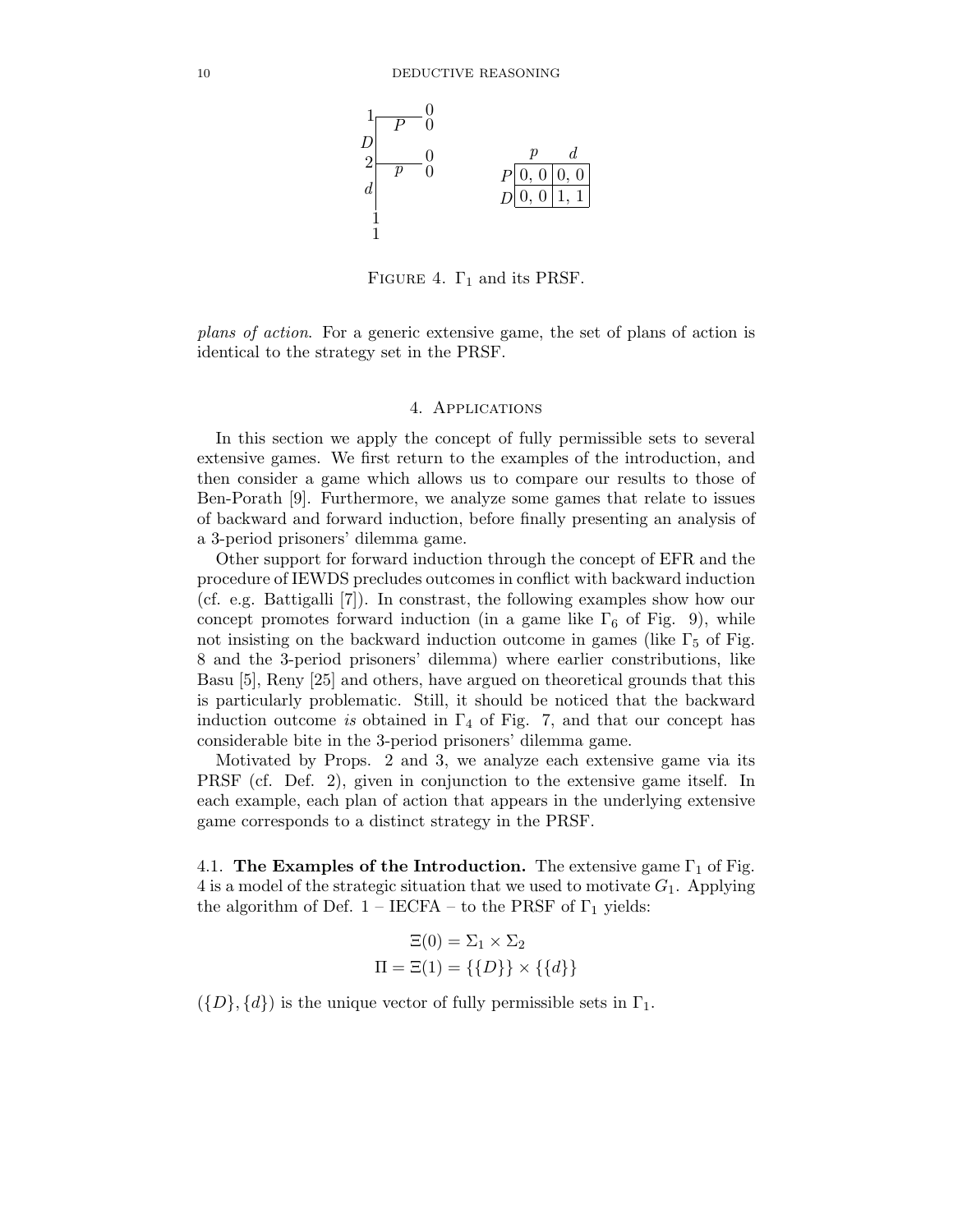

FIGURE 5.  $\Gamma_2$  and its PRSF.



FIGURE 6.  $\Gamma_3$  and its PRSF.

We now move to  $\Gamma_2$  which we analyze via its PRSF (cf. Fig. 5). Our algorithm IECFA applied to the PRSF of  $\Gamma_2$  yields:

$$
\Xi(0) = \Sigma_1 \times \Sigma_2
$$

$$
\Xi(1) = \{\{D\}\} \times \Sigma_2
$$

$$
\Pi = \Xi(2) = \{\{D\}\} \times \{\{d, f\}\}
$$

We interpret this result as follows: Irrespective of what strategies that 1 deems as rational choices for 2, D is the only strategy that is maximal for 1. Player 2 considers each of the strategies  $FD$  and  $FF$  infinitely less likely than D. However, conditional on 2's node being reached, i.e. conditional on 1 not choosing D, 2 does not have any assessment of likelihood concerning which non-maximal strategy  $FF$  or  $FD$  that 1 has chosen. Hence each of d and  $f$  is maximal for 2.

Turn now to the pure reduced strategic form of  $\Gamma_3$ , which is illustrated in Fig. 6. Applying IECFA to the PRSF of  $\Gamma_3$  yields:

$$
\Xi(0) = \Sigma_1 \times \Sigma_2
$$

$$
\Xi(1) = \{\{L, M\}\} \times \Sigma_2
$$

$$
\Pi = \Xi(2) = \{\{L, M\}\} \times \{\{\ell\}\}
$$

Interpretation: Irrespective of what strategies that 1 deems as rational choices for 2,  $L$  and  $M$  are the maximal strategies for 1. Player 2 deems each of  $L$  and  $M$  infinitely more likely than  $R$ . Conditional on her information set being reached, 2 considers it infinitely more likely that 1 is using M rather than R. Then only  $\ell$  can be a maximal strategy for 2.

4.2. **Comparison to Ben-Porath** [9]**.** Ben-Porath [9] models "initial common certainty of rationality" (initial CCR) in extensive games with perfect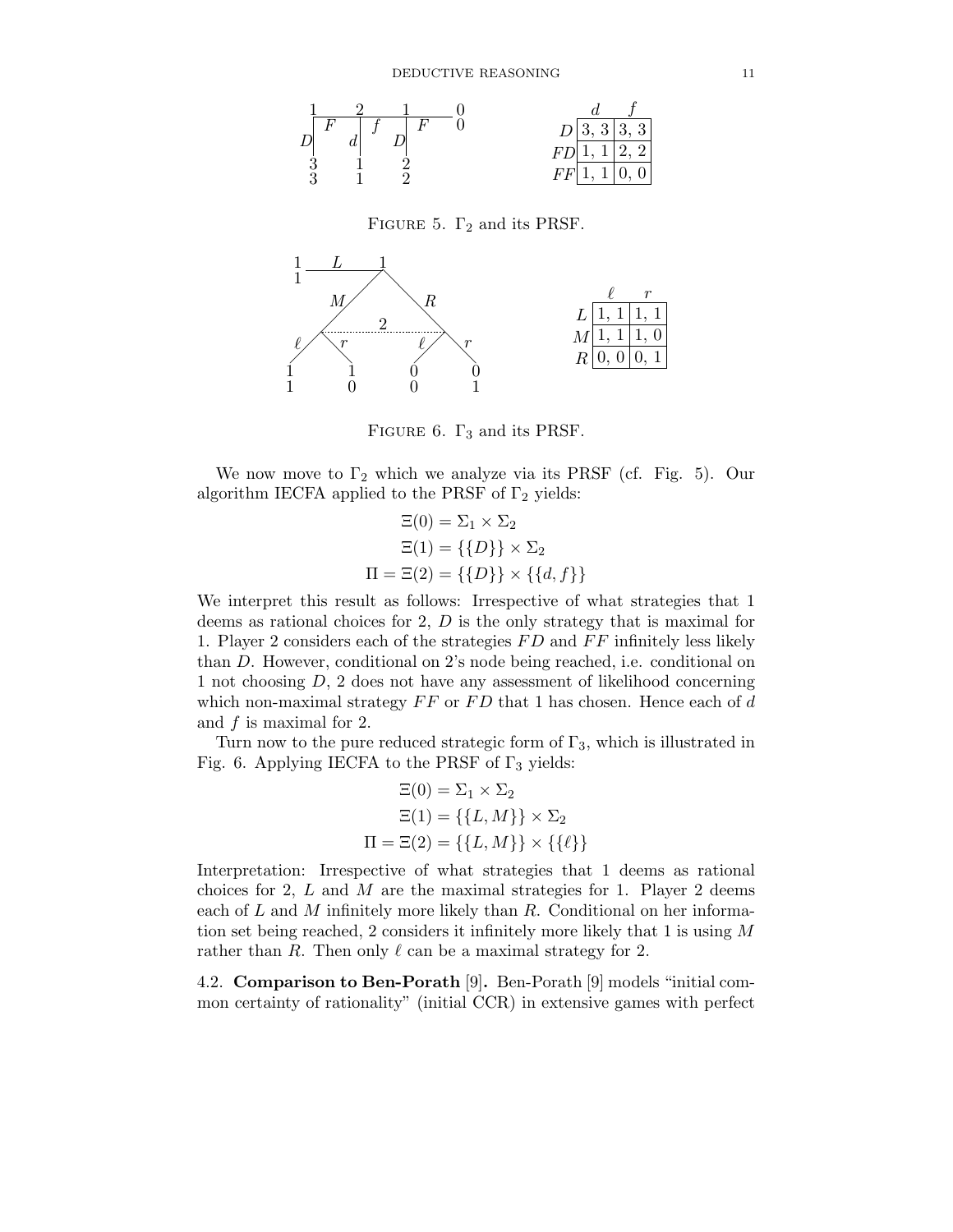

FIGURE 7.  $\Gamma_4$  and its PRSF.

information. He proves that in generic games (with no payoff ties at terminal nodes for any player) the outcomes consistent with that assumption coincide with those that survive the Dekel-Fudenberg [17] procedure (where one round of elimination of all weakly dominated strategies is followed by iterated elimination of strongly dominated strategies). The concept of fully permissible sets generally refines the Dekel-Fudenberg procedure (see AD, Prop. 2). Game  $\Gamma_4$  of Fig. 7 shows that the refinement may be strict even for generic extensive games with perfect information.

 $\Gamma_4$ , which was introduced by Reny ([24], Fig. 1) and has appeared in many contributions, is a generic game. The set of profiles surviving the Dekel-Fudenberg procedure is  $\{D, FF\} \times \{d, f\}$ , and hence these profiles are consistent with initial CCR. We refer to Ben-Porath [9] for formal details, and here give only the rough intuition for why the strategies  $D$  and  $d$  are possible: D is 1's unique best strategy if he believes with probability one that 2 plays d. Player 1 is justified in this belief in the sense that  $d$  is 2's best strategy if she initially believes with probability one that 1 will choose D, and if called upon to play revises this belief so as to believe with high enough probability that 1 is using  $FD$ . Since only initial beliefs must be supported by strategies consistent with rationality, such belief revision is acceptable.

This is at odds with the implications of common certain belief of full admissible consistency. Applying IECFA to the PRSF of  $\Gamma_4$  yields:

$$
\Xi(0) = \Sigma_1 \times \Sigma_2
$$
  
\n
$$
\Xi(1) = \{\{D\}, \{FF\}, \{D, FF\} \times \Sigma_2
$$
  
\n
$$
\Xi(2) = \{\{D\}, \{FF\}, \{D, FF\} \times \{\{f\}, \{d, f\}\}
$$
  
\n
$$
\Xi(3) = \{\{FF\}, \{D, FF\} \times \{\{f\}, \{d, f\}\}
$$
  
\n
$$
\Xi(4) = \{\{FF\}, \{D, FF\} \times \{\{f\}\}
$$
  
\n
$$
\Pi = \Xi(5) = \{\{FF\}\} \times \{\{f\}\}
$$

Interpretation:  $\Xi(1)$ : FD cannot be a maximal strategy for 1 since it is a dominated strategy.  $\Xi(2)$ : Player 2 certainly believes that only  $\{D\}, \{FF\}$ and  $\{D, FF\}$  are candidates for 1's choice set. This excludes  $\{d\}$  as 2's choice set, since  $\{d\}$  is 2's choice set only if 2 deems  $\{FD\}$  or  $\{D, FD\}$ possible.  $\Xi(3)$ : 1 certainly believes that only  $\{f\}$  and  $\{f, d\}$  are candidates for 2's choice set. This excludes  $\{D\}$  as 1's choice set, since  $\{D\}$  is 1's choice set only if 1 deems  $\{d\}$  possible.  $\Xi(4)$ : Player 2 certainly believes that only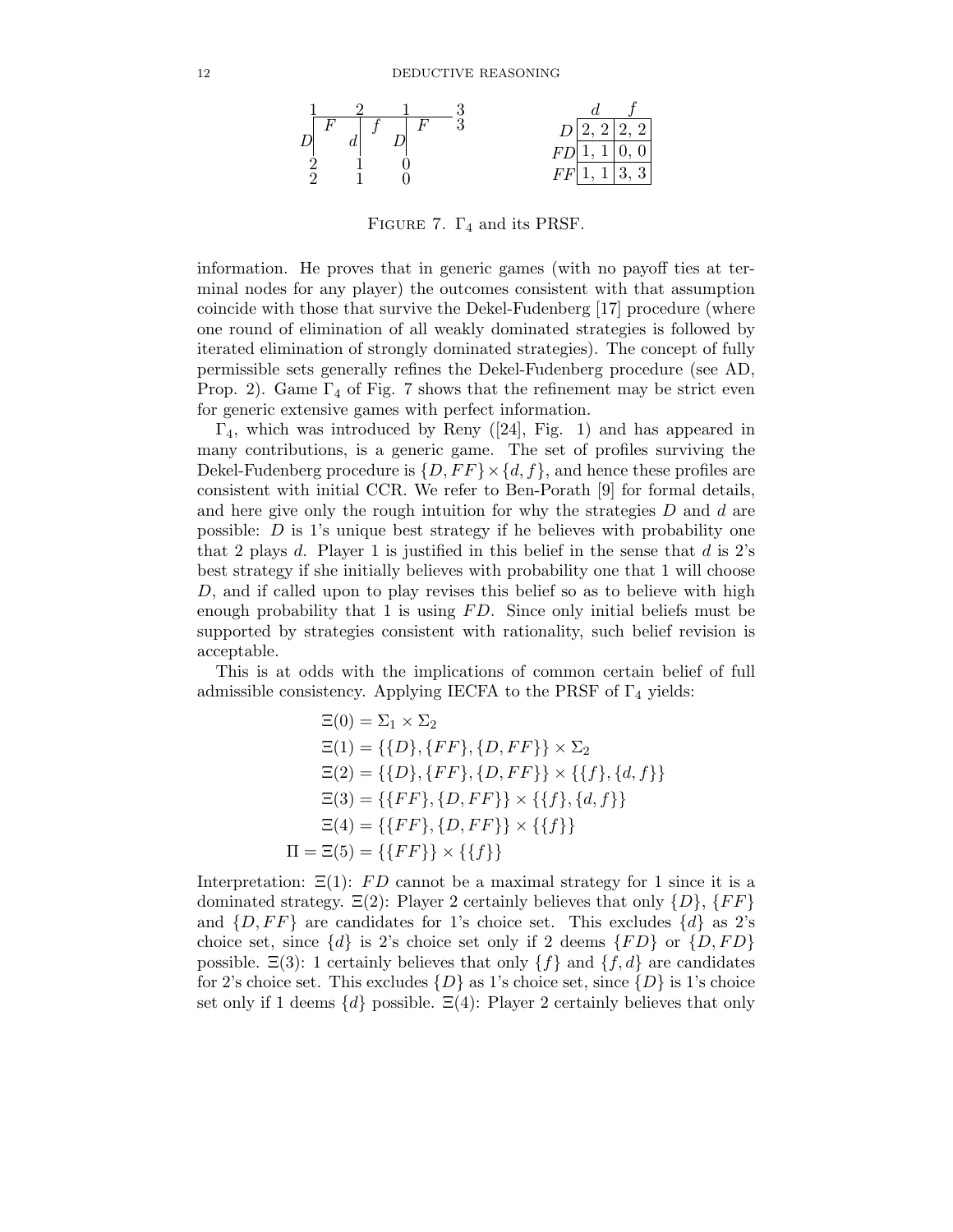

FIGURE 8.  $\Gamma_5$  (= TOL(3)) and its PRSF.

 ${F F}$  and  ${D, F F}$  are candidates for 1's choice set. This implies that 2's choice set is  $\{f\}$ .  $\Xi(5)$ : 1 certainly believes that 2's choice set is  $\{f\}$ , and hence  ${F F}$  is 1's choice set. No further elimination of choice sets is possible, so  $\{FF\}$  and  $\{f\}$  are the respective players' unique fully permissible sets.

4.3. **Backward Induction.** Does deductive reasoning in extensive games imply backward induction? During the last couple of decades, many authors have debated various aspects of this issue.<sup>2</sup> The background is the following paradoxical aspect of backward induction: Why should a player believe that an opponent's future play will satisfy backward induction if the opponent's previous play is incompatible with backward induction? We now discuss what our approach has to say.

Reny [25] studies the "Take-it-Or-Leave-it" game with  $k$  stages  $(TOL(k))$ (a version of Rosenthal's [26] centipede game), where at  $\ell$ th stage of the game, the total pot is  $\ell$  dollars. If  $\ell$  is odd (even), player 1 (2) may take  $\ell$ dollars and end the game, or leave it, in which case the pot increases with one dollar. Should the game continue until the kth stage and the player whose turn it is decides to leave the  $k$  dollars, it is given to the other player. We analyze  $TOL(3)$  in detail.

Applying our algorithm IECFA to the PRSF of  $\Gamma_5$  yields:

$$
\Xi(0) = \Sigma_1 \times \Sigma_2
$$
  
\n
$$
\Xi(1) = \{\{D\}, \{FD\}, \{D, FD\}\} \times \Sigma_2
$$
  
\n
$$
\Xi(2) = \{\{D\}, \{FD\}, \{D, FD\}\} \times \{\{d\}, \{d, f\}\}
$$
  
\n
$$
\Pi = \Xi(3) = \{\{D\}, \{D, FD\}\} \times \{\{d\}, \{d, f\}\}
$$

Interpretation:  $\Xi(1)$ : FF cannot be a maximal strategy for 1 since it is a dominated strategy.  $\Xi(2)$ : Player 2 certainly believes that only  $\{D\}, \{FD\}$ and  $\{D, FD\}$  are candidates for 1's choice set. This excludes  $\{f\}$  as 2's choice set since  $\{f\}$  is 2's choice set only if 2 deems  $\{FF\}$  or  $\{FD, FF\}$ possible.  $\Xi(3)$ : 1 certainly believes that only  $\{d\}$  and  $\{d, f\}$  are candidates for 2's choice set, implying that  $\{FD\}$  cannot be 1's choice set. No further elimination of choice sets is possible and the collection of vectors of fully permissible sets is as specified.

Note that backward induction is *not* implied. To illustrate why, we focus on player 2 and explain why  $\{d, f\}$  may be a choice set for her. Player 2

<sup>2</sup>These papers include Aumann [4], Basu [5], Ben-Porath [9], Bicchieri [12], Binmore [13, 14], Gul [18], and Reny [25].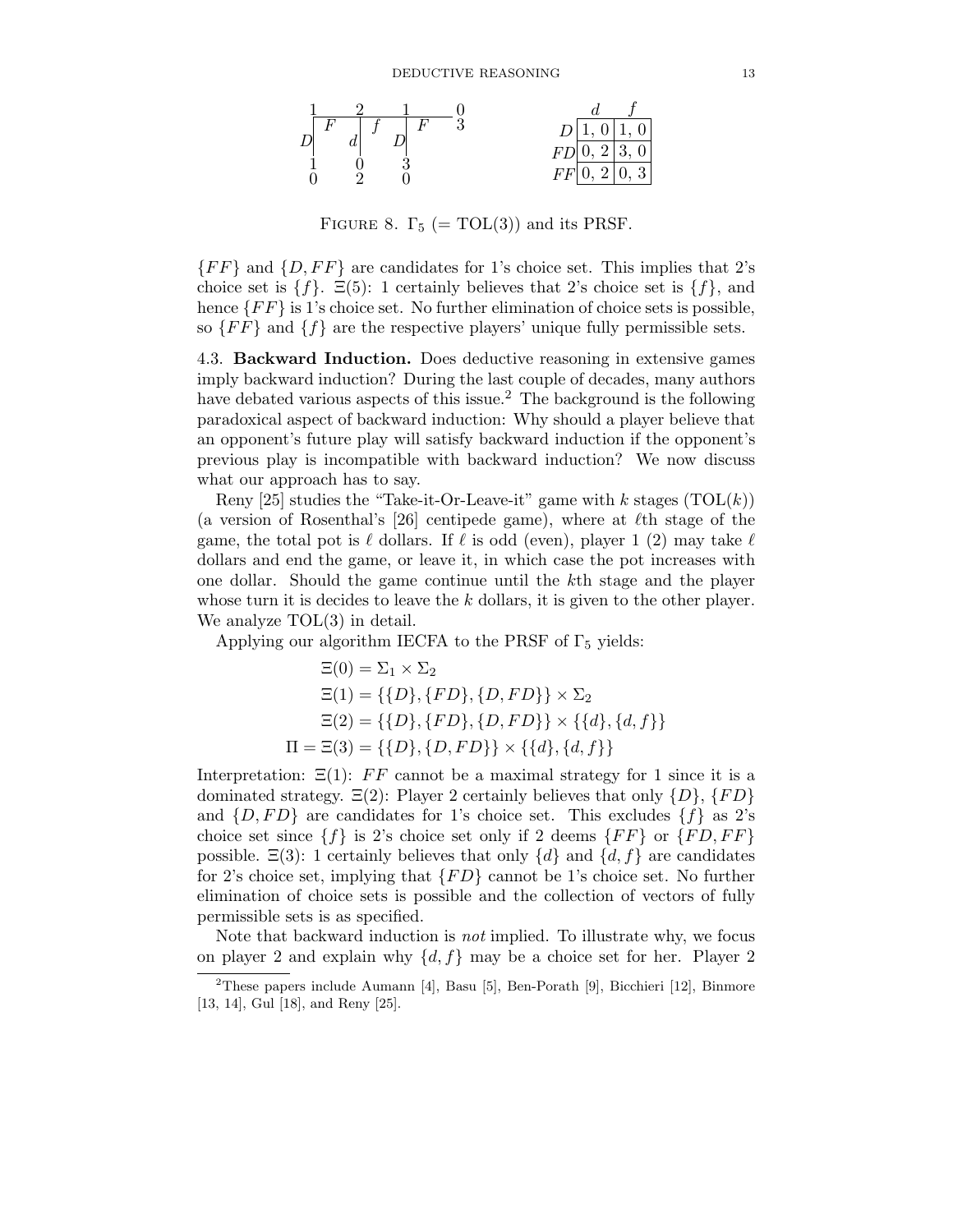

FIGURE 9.  $\Gamma_6$  (= BoSwOO) and its PRSF.

certainly believes that 1's choice set is  $\{D\}$  or  $\{D, FD\}$ . This leaves room for two basic cases. First, suppose 2 deems  $\{D, FD\}$  possible. Then  $\{d\}$ must be her choice set, since she must consider it infinitely more likely that 1 uses *FD* than that he uses *FF*. Second, and more interestingly, suppose 2 does not deem  $\{D, FD\}$  possible. Then conditional on 2's node being reached 2 certainly believes that 1 is not choosing a maximal strategy. As player 2 is assumed not to assess the relative likelihood of strategies that are not maximal,  $\{d, f\}$  is her choice set in this case. Note that even in the case when 2 deems  $\{D\}$  to be the only possible choice set for 1, she still considers it possible that 1 may choose one of his non-maximal strategies *FD* and *FF* (cf. the property of 'caution'), although each of these strategies is in this case deemed infinitely less likely than the unique maximal strategy D.

We now compare our results to the very different findings of Aumann [4]. In his analysis of common knowledge of rational choice in perfect information games it is crucial to specify full strategies (rather than plans of actions). In Aumann's model, common knowledge of rational choice implies in TOL(3) that all strategies for 1 but *DD* (where he takes the 1 dollar at his first node and takes the 3 dollars at his last node) are impossible. Hence, it is impossible for 1 to play *FD* or *FF* and thereby ask 2 to play. However, in the counterfactual event that 2 is asked to play, she optimizes as if player 1 at his last node follows his only possible strategy *DD*, implying that it is impossible for 2 to choose  $f$  (see Aumann's Sects. 4b, 5b, and 5c). Thus, in Aumann's analysis, if there is common knowledge of rational choice, then each player chooses the backwards induction strategy. By contrast, in our analysis player 2 being asked to play is seen to be incompatible with 1 playing *DD* or *DF*. For the determination of 2's preference over her strategies it is the relative likelihood of *FD* versus *FF* that is important to her. As seen above, this assessment depends on whether she deems  $\{D, FD\}$  as a possible candidate for 1's choice set.

4.4. **Forward Induction.** In AD we analyze the "Battle-of-the-Sexes-withan-Outside-Option" (BoSwOO) game (introduced by Kreps & Wilson [20] who credit Elon Kohlberg) and the "Burning money" game (van Damme ([29], Fig. 5), Ben-Porath & Dekel ([10], Fig. 1.2)) in the strategic form and show how the concept of fully permissible sets yields forward induction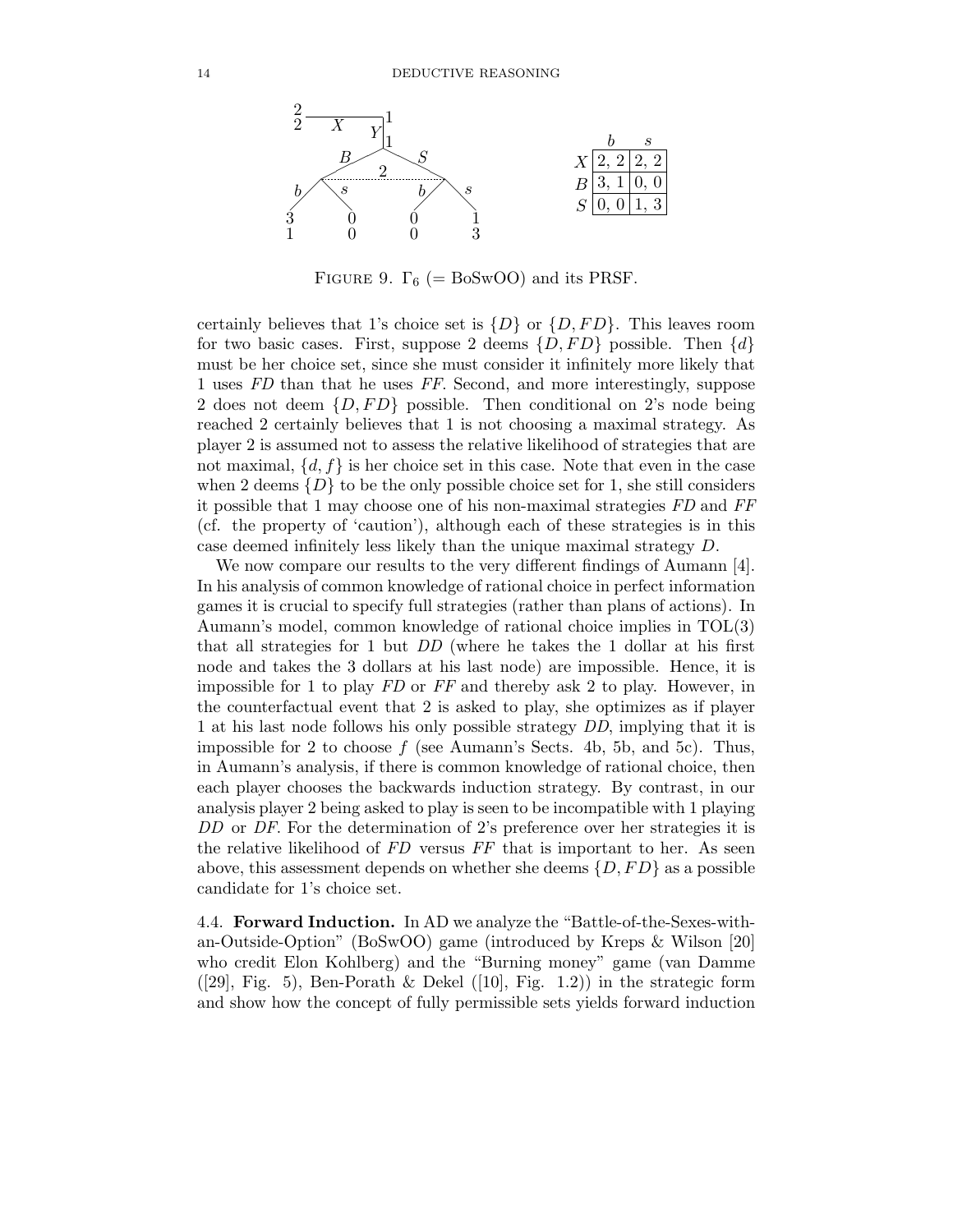

FIGURE 10.  $\Gamma$ <sub>7</sub> and its PRSF.

outcomes. We refer the reader to AD for a detailed discussion. Here we briefly consider an extensive form version of the BoSwOO game (cf. Fig. 9), and then analyze a modification due to Dekel & Fudenberg [17].

Applying IECFA to the PRSF of  $\Gamma_6$  yields:

$$
\Xi(0) = \Sigma_1 \times \Sigma_2
$$
  
\n
$$
\Xi(1) = \{\{X\}, \{B\}, \{X, B\}\} \times \Sigma_2
$$
  
\n
$$
\Xi(2) = \{\{X\}, \{B\}, \{X, B\}\} \times \{\{b\}, \{b, s\}\}
$$
  
\n
$$
\Xi(3) = \{\{B\}, \{X, B\}\} \times \{\{b\}, \{b, s\}\}
$$
  
\n
$$
\Xi(4) = \{\{B\}, \{X, B\}\} \times \{\{b\}\}
$$
  
\n
$$
\Pi = \Xi(5) = \{\{B\}\} \times \{\{b\}\}
$$

The profile  $(B, b)$  corresponds to the usual forward induction outcome. Props. 2 and 3 together is our justification for claiming that common certain belief of full admissible consistency captures forward induction in the same way in any extensive game underlying the PRSF of  $\Gamma_6$ .<sup>3</sup>

Turn now to a game introduced by Dekel & Fudenberg ([17], Fig 7.1), which is discussed also by Hammond [19], and which is reproduced here as  $\Gamma_7$  of Fig. 10. It is a modification of  $\Gamma_6$  which introduces an "extra outside option" for player 2. In this game there may seem to be a tension between forward and backward induction: For player 2 not to choose  $x$  may seem to suggest that 2 "signals" that she seeks a payoff of at least  $\frac{3}{2}$ , in contrast to the payoff of 1 that she gets when the subgame structured like  $\Gamma_6$  is considered in isolation (as seen in the analysis of  $\Gamma_6$ ). However, this intuition is not quite supported by the concept of fully permissible sets.

<sup>3</sup>Analogous remarks apply to the Burning money game, but with a twist. The player who cannot burn money will have two strategies in her unique fully permissible set; at the information set reached if money is burnt a maximal strategy may prescribe any action. By contrast IEWDS permits only one specific action. This has been taken as troublesome as it may seem to suggest that burning is viewed as a "signal of a rational player's intentions", despite burning in the end being an action a rational player would never use. Our solution of the Burning money game is robust to this critique. See AD for more discussion of and details about the Burning money game.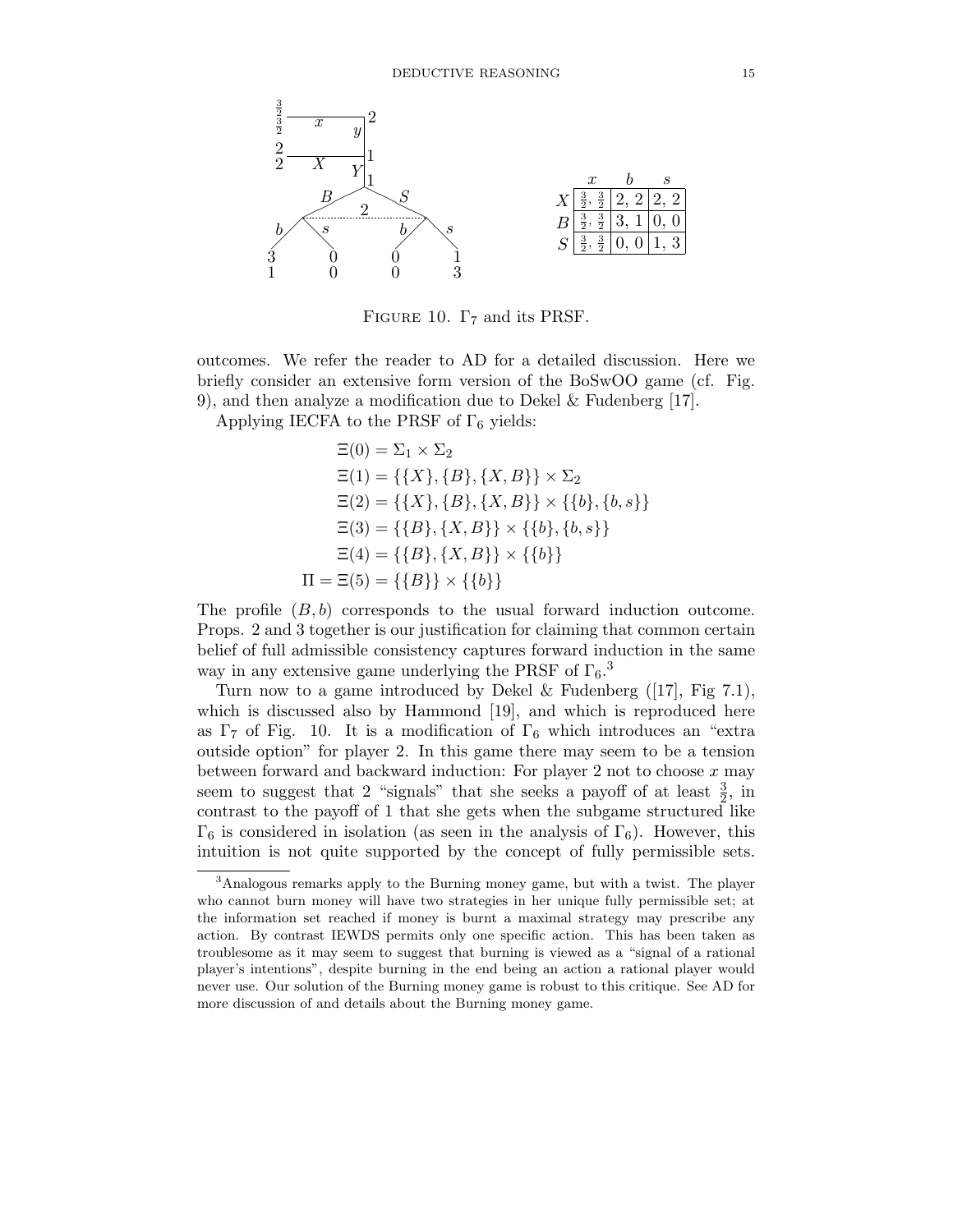Applying our algorithm IECFA to the PRSF of  $\Gamma_7$  yields:

$$
\Xi(0) = \Sigma_1 \times \Sigma_2
$$
  
\n
$$
\Xi(1) = \{\{X\}, \{B\}, \{X, B\}\} \times \{\{x\}, \{s\}, \{x, b\}, \{x, s\}, \{b, s\}, \{x, b, s\}\}
$$
  
\n
$$
\Xi(2) = \{\{X\}, \{B\}, \{X, B\}\} \times \{\{x\}, \{x, b\}, \{b, s\}\}
$$
  
\n
$$
\Xi(3) = \{\{B\}, \{X, B\}\} \times \{\{x\}, \{x, b\}, \{b, s\}\}
$$
  
\n
$$
\Pi = \Xi(4) = \{\{B\}, \{X, B\}\} \times \{\{x\}, \{x, b\}\}
$$

The only possibility for  $X$  being a maximal strategy for player 1 is that he deems  $\{x\}$  as the only possible candidate for 2's choice set, in which case 1's choice set is  $\{X, B\}$ . Else  $\{B\}$  is 1's choice set. Furthermore, 2 can have a choice set different from  $\{x\}$  only if she deems  $\{X, B\}$  as a possible candidate for 1's choice set. Intuitively this means that if 2's choice set differs from  $\{x\}$  (i.e. equals  $\{x, b\}$ ), then she deems it possible that 1 considers it impossible that  $b$  is a maximal strategy for 2. Since it is only under such circumstances that  $b$  is a maximal element for 2, perhaps this strategy is better thought of in terms of "strategic manipulation" than in terms of "forward induction". Note that the concept of fully permissible sets has more bite than the Dekel-Fudenberg procedure; in addition to the strategies appearing in fully permissible sets also s survives the Dekel-Fudenberg procedure.

4.5. **Prisoners' Dilemma.** As a final application, consider a 3-period prisoners' dilemma game with each player's set of actions being {*cooperate*, *defect*} in each stage. The payoffs of the stage game are given as follows, using Aumann's [3] description: Each player decides whether he will receive 1 (*defect*) or the other will receive 3 (*cooperate*). There is no discounting. Hence, the action *defect* is strongly dominant in the stage game, but still, each player is willing to *cooperate* in one stage if this induces the other player to *cooperate* instead of *defect* in the next stage. It follows from Prop. 3 that we need only consider (what Rubinstein [27] calls) plans of action.

There are 6 plans of actions for each player that survive the Dekel-Fudenberg procedure. In any of these, a player always defects in the 3rd stage, and does not always cooperate in the 2nd stage. The 6 plans of actions of each player *i* are denoted  $s_i^{NT}$ ,  $s_i^{NV}$ ,  $s_i^{RL}$ ,  $s_i^{RT}$ ,  $s_i^{RT}$ ,  $s_i^{RV}$  and  $s_i^{RE}$ , where N denotes that *i* is *nice* in the sense of *cooperating* in the 1st stage, where N denotes that i is *nice* in the sense of *cooperating* in the 1st stage, where R denotes that i is *rude* in the sense of *defecting* in the 1st stage, where T denotes that i plays *tit-for-tat* in the sense of *cooperating* in the 2nd stage if and only  $j \neq i$  has *cooperated* in the 1st stage, where V denotes that i plays *inverse tit-for-tat* in the sense of *defecting* in the 2nd stage if and only if  $j \neq i$  has *cooperated* in the 1st stage, and where E denotes that i is *exploitive* in the sense of *defecting* in the 2nd stage independently of what  $j \neq i$  has played in the 1st stage. The strategic form after elimination of all other plans of actions is given in Fig. 11. Note that none of these plans of actions are weakly dominated in the full strategic form.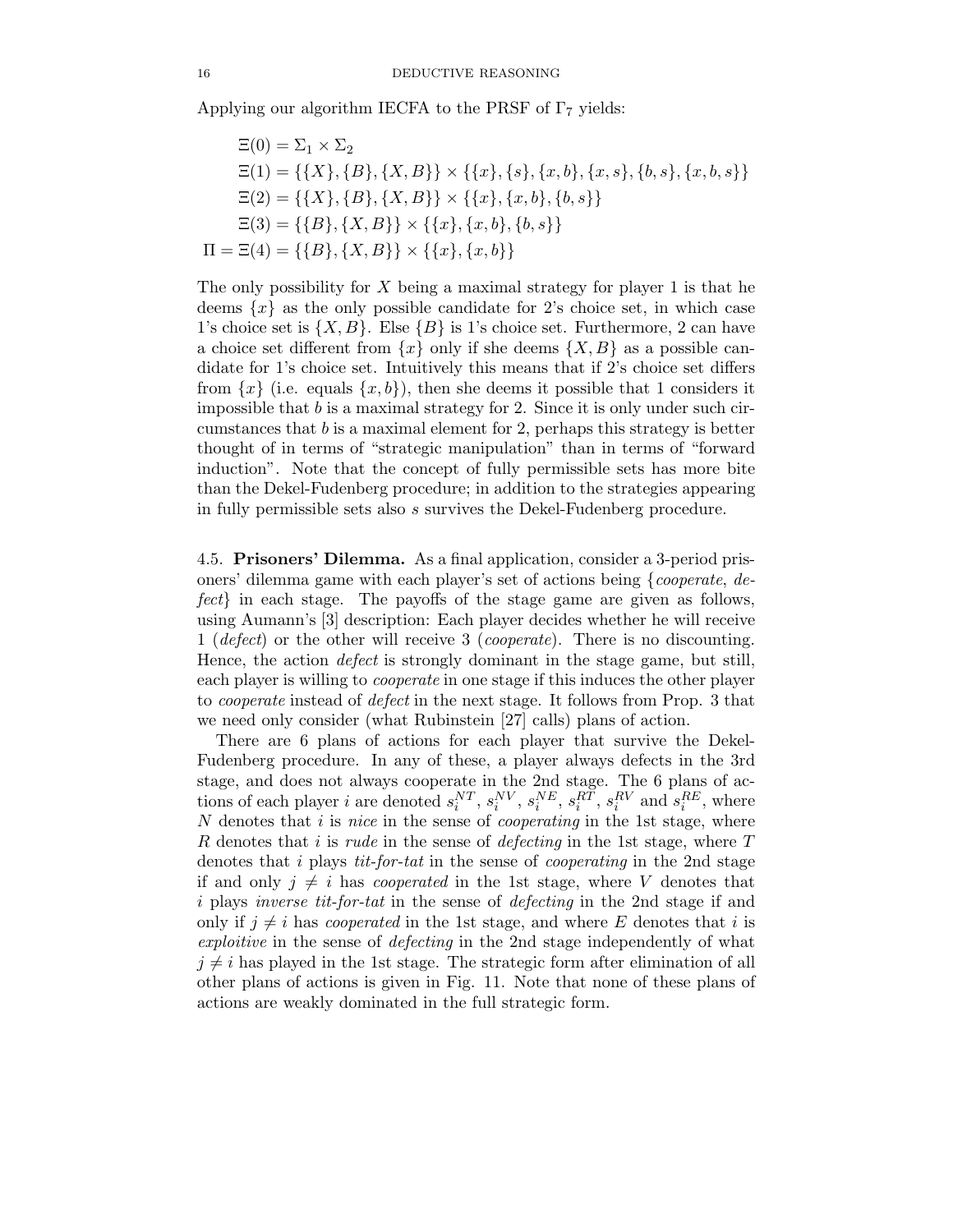|  | $s^{NT}_2 \ s^{NV}_2 \ s^{NE}_2 \ s^{RT}_2 \ s^{RV}_2 \ s^{RE}_2$ |  |                                                       |
|--|-------------------------------------------------------------------|--|-------------------------------------------------------|
|  |                                                                   |  | $s_1^{NT}$ 7, 7 4, 8 4, 8 5, 5 $\overline{2, 6}$ 2, 6 |
|  |                                                                   |  | $s_1^{NV}$ 8, 4 5, 5 5, 5 4, 8 1, 9 1, 9              |
|  |                                                                   |  | $s_1^{NE}$ 8, 4 5, 5 5, 5 5, 5 2, 6 2, 6              |
|  |                                                                   |  | $s_1^{RT}$ [5, 5] 8, 4] 5, 5] 3, 3] 6, 2] 3, 3]       |
|  |                                                                   |  | $s_1^{RV}$ 6, 2 9, 1 6, 2 2, 6 5, 5 2, 6              |
|  |                                                                   |  | $s_1^{RE}$ 6, 2 9, 1 6, 2 3, 3 6, 2 3, 3              |

Figure 11. Reduced form of the 3-period PD game.

Prop. 2 of AD implies that any fully permissible set is a subset of the set of strategies surviving the Dekel-Fudenberg procedure. Hence, only subsets of  $\{s_i^{NT}, s_i^{NV}, s_i^{NE}, s_i^{RU}, s_i^{RV}, s_i^{RE}\}\$  can be *i*'s choice set under common certain belief of full admissible consistency. Furthermore, under common certain belief of full admissible consistency. Furthermore, under common certain belief of full admissible consistency, we have for each player  $i$  that

- 
- any choice set that contains  $s_i^{NT}$  must also contain  $s_i^{NE}$ , since  $s_i^{NT}$  is<br>
a maximal strategy only if  $s_i^{NE}$  is a maximal strategy,<br>
 any choice set that contains  $s_i^{NV}$  must also contain  $s_i^{NE}$ , since  $s_i^{NV}$
- 
- 

Given that the choice set of the opponent satisfies these conditions, this implies that

- if  $s_i^{NE}$  is included in *i*'s choice set, only the following sets are candi-<br>dates for *i*'s choice set:  $\{s_i^{NT}, s_i^{NE}, s_i^{RT}, s_i^{RE}\}, \{s_i^{NV}, s_i^{NE}, s_i^{RV}, s_i^{RE}\},$ <br>or  $\{s_i^{NE} \in R_{\text{KL}}$  The reason is that  $s_i^{NE}$  is a maximal s or  $\{s_i^{NE}, s_i^{RE}\}\$ . The reason is that  $s_i^{NE}$  is a maximal strategy only if i<br>considers it possible that j's choice set contains  $s_j^{NT}$  (and hence,  $s_j^{NE}$ )
- considers it possible that *j*'s choice set contains  $s_j^{NT}$  (and hence,  $s_j^{NE}$ )<br>or  $s_j^{RT}$  (and hence,  $s_i^{RE}$ ).<br>• if  $s_i^{RE}$ , but not  $s_i^{NE}$ , is included in *i*'s choice set, only the following sets<br>are candidates for

This in turn implies that

• *i*'s choice set does not contain  $s_i^{NV}$  or  $s_i^{RV}$  since any candidate for *j*'s choice set contains  $s_i^{RE}$ , implying that  $s_i^{NE}$  is preferred to  $s_i^{NV}$  and  $s_i^{RE}$  is preferred to  $s_i^{RV}$ .

Hence, the only candidates for i's choice set under common certain belief of full admissible consistency are  $\{s_i^{NT}, s_i^{NE}, s_i^{RT}, s_i^{RE}\}, \{s_i^{NE}, s_i^{RE}\}, \{s_i^{RE}, s_i^{RE}\}, \{s_i^{RE}, s_i^{RE}\}, \{s_i^{RE}, s_i^{RE}\}, \{s_i^{RE}, s_i^{RE}\}, \{s_i^{RE}, s_i^{RE}\}, \{s_i^{RE}, s_i^{RE}\}, \{s_i^{RE}, s_i^{RE}\}, \{s_i^{RE}, s_i^{RE}\}, \{s_i^{RE}, s_i^{RE}\}, \{s_i^{RE}, s_i^{RE}\}, \{s_i^{RE}, s_i^{RE}\}, \$  $\{s_i^{RL}, s_i^{RE}\}\$ , and  $\{s_i^{RE}\}\$ . Moreover, it follows from Prop. 1(iii) that all these sets are indeed fully permissible since these sets are indeed fully permissible since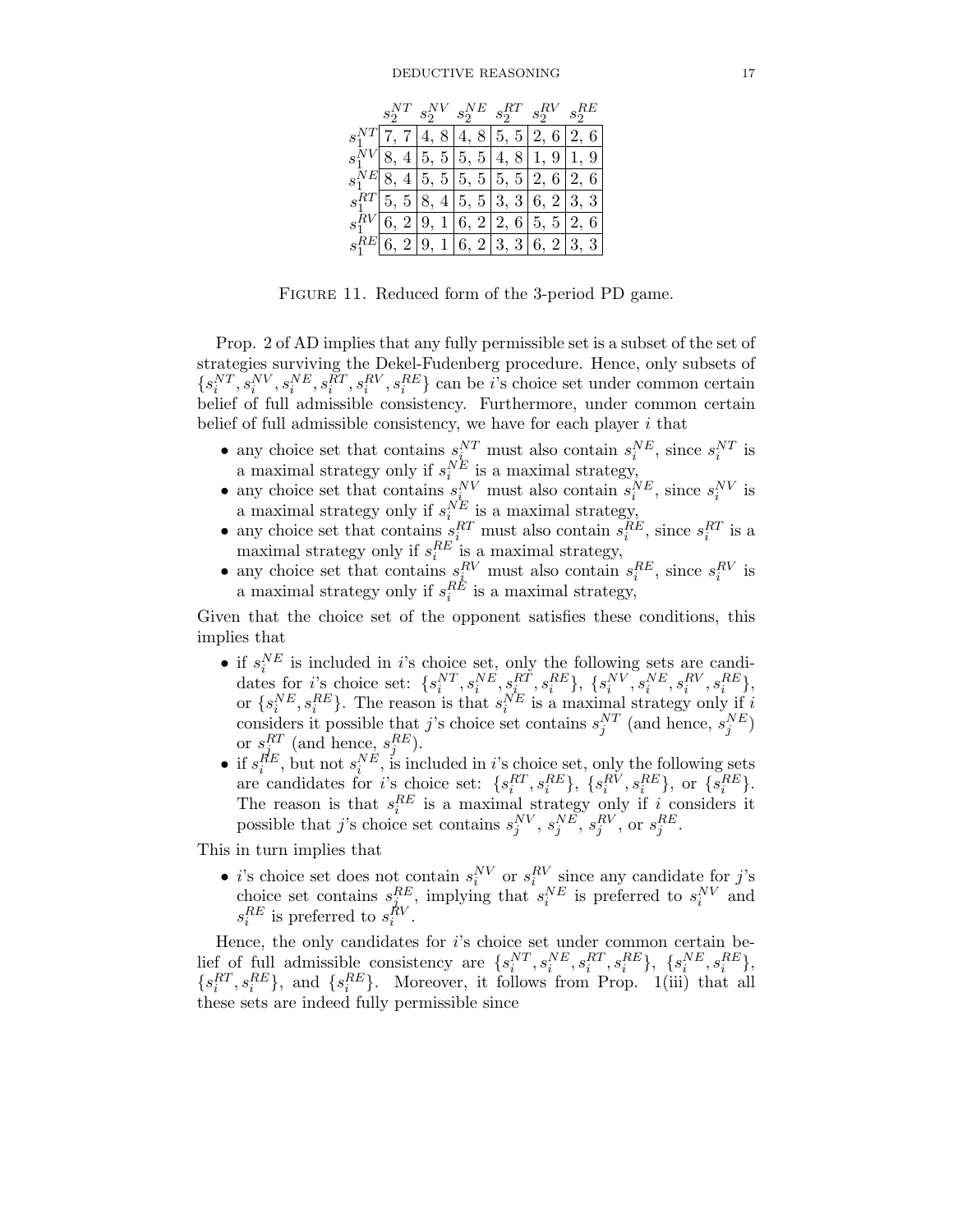#### 18 DEDUCTIVE REASONING

- $\{s_i^{NT}, s_i^{NE}, s_i^{RT}, s_i^{RE}\}$  is *i*'s choice set if he deems  $\{s_j^{RT}, s_j^{RE}\}$ , but not  $\{s_j^{NE}, s_j^{RE}\}$  and  $\{s_j^{NT}, s_j^{NE}, s_j^{RT}, s_j^{RE}\}$ , as possible candidates for *j*'s choice set choice set,
- $\{s_i^{NE}, s_i^{RE}\}\$ is *i*'s choice set if he deems  $\{s_j^{NT}, s_j^{NE}, s_j^{RF}, s_j^{RE}\}\$  as a pos-<br>sible candidate for *i*'s choice set sible candidate for  $j$ 's choice set,
- $\{s_i^{RL}, s_i^{RE}\}\$  is *i*'s choice set if he deems  $\{s_j^{RE}\}\$  as the only possible candidate for *i*'s choice set candidate for  $j$ 's choice set,
- $\{s_i^{RE}\}\$  is *i*'s choice set if he deems  $\{s_j^{NE}, s_j^{RE}\}\$ , but not  $\{s_j^{RT}, s_j^{RE}\}\$  and  $\{s_j^{NT}, s_j^{NE}, s_j^{RT}, s_j^{RE}\}\$ , as possible candidates for *j*'s choice set.

While play in accordance with strategies surviving the Dekel-Fudenberg procedure does not provide any prediction other than both players *defecting* in the 3rd stage, the concept of fully permissible sets has more bite. In particular, a player *cooperates* in the 2nd stage only if the opponent has *cooperated* in the 1st stage. This implies that only the following paths can be realized if players choose strategies in fully permissible sets:

((*cooperate*, *cooperate*),(*cooperate*, *cooperate*),(*defect*, *defect*)) ((*cooperate*, *cooperate*),(*cooperate*, *defect*),(*defect*, *defect*)) and v.v. ((*cooperate*, *defect*),(*defect*, *cooperate*),(*defect*, *defect*)) and v.v. ((*cooperate*, *cooperate*),(*defect*, *defect*),(*defect*, *defect*)) ((*cooperate*, *defect*),(*defect*, *defect*),(*defect*, *defect*)) and v.v. ((*defect*, *defect*),(*defect*, *defect*),(*defect*, *defect*)).

That the path ((*cooperate*, *defect*), (*cooperate*, *defect*), (*defect*, *defect*)) or v.v. cannot be realized if players choose strategies in fully permissible sets can be interpreted as an indication that the present analysis seems to produce some element of reciprocity in the 3-period prisoners' dilemma game.

# 5. Concluding Remark

In this paper we apply to extensive games AD's concept of fully permissible sets, and explore its implications in several examples. AD characterize this concept as choice sets under common certain belief of full admissible consistency. Full admissible consistency entails that one strategy is preferred to another if and only the former weakly dominates the latter on the union of the choice sets that are deemed possible for the opponent (this property is called 'full belief of opponent rationality'), or on the set of all opponent strategies (this corresponds to 'caution'). Hence, full admissible consistency is associated with certain properties of *preferences*. In closing the paper we would like to emphasize that the full belief of opponent rationality relates to the strategy choices of the opponents *in the whole game*. It does not relate to choices among the remaining available strategies *at each and every information set*.

To illustrate this point, look back at  $\Gamma_2$ . Conditional on 2's node being reached it is clear that 1 cannot be choosing a strategy that is maximal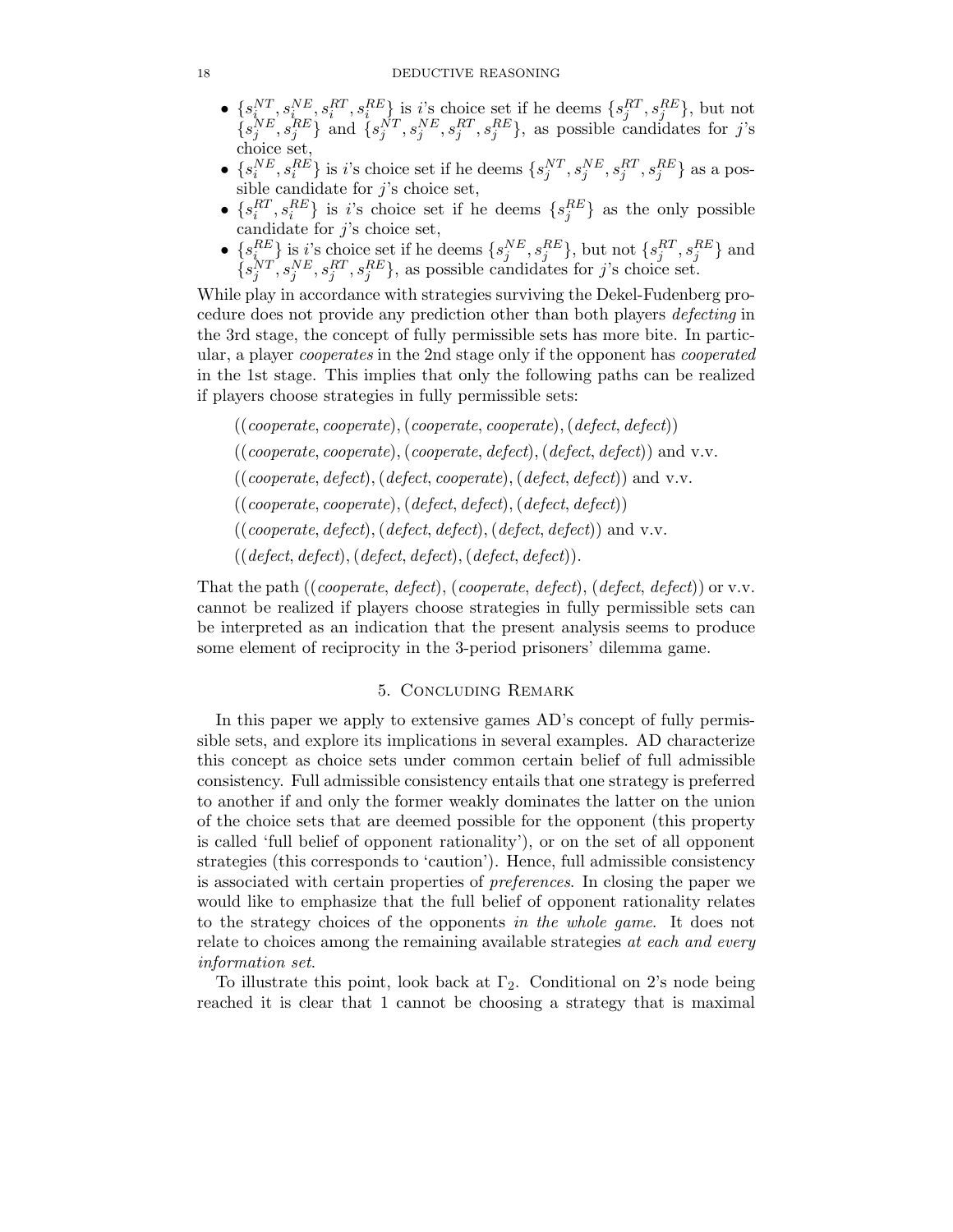given his preferences. Conditional on 2's node being reached, our modeling then imposes no constraint on 2's assessment of likelihood concerning which non-maximal strategy *FF* or *FD* that 1 has chosen. Note here how crucially the analysis presumes that 2 assesses the likelihood of different strategies as chosen by player 1 *in the whole game*.

It is possible to imagine a distinct modeling approach which relates to choices among the remaining available strategies *at different information sets*. In  $\Gamma_2$  this would amount to the following: Conditional on 2's node being reached she realizes that 1 cannot be choosing a strategy which is maximal given his preferences. However, 2 considers it infinitely more likely that 1 at his last node chooses a strategy that is maximal among his remaining available strategies given his conditional preferences at that node. In the introduction we argued (with Ben-Porath [9]) that it is not intuitively clear that this is reasonable, a view which permeates the working hypotheses on which the current work in grounded. Yet, the alternative approach is logically conceivable, and research on this basis may be illuminating and worthwhile. However, we leave for other contributions to go in this alternative direction.<sup>4</sup>

#### **REFERENCES**

- [1] Asheim, G.B.: On the epistemic foundation for backward induction. Memorandum No. 30, Dept. of Economics, University of Oslo (1999).
- [2] Asheim, G.B., Dufwenberg, M.: Admissibility and common belief. University of Oslo  $(2000)$ .
- [3] Aumann, R.: Game theory. In "The New Palgrave: A Dictionary of Economics" (Eatwell, Milgate, Newman Eds.), Macmillan Press, London and Basingstoke (1987).
- [4] Aumann, R.: Backward induction and common knowledge of rationality. Games Econ. Beh. **8** (1995) 6–19.
- [5] Basu, K.: On the non-existence of a rationality definition for extensive games. Int. J. of Game Theory **19** (1990), 33–44.
- [6] Battigalli, P.: Strategic rationality orderings and the best rationalization principle. Games Econ. Beh. **13** (1996) 178–200.
- [7] Battigalli, P.: On rationalizability in extensive games. J. Econ. Theory **74** (1997) 40–61.
- [8] Battigalli, P., Siniscalchi, M.: Interactive beliefs and forward induction. Princeton University (2000).
- [9] Ben-Porath, E.: Rationality, Nash equilibrium, and backwards induction in perfect information games. Rev. Econ. Stud. **64** (1997) 23–46.
- [10] Ben-Porath, E., Dekel, E.: Coordination and the potential for self-sacrifice. J. Econ. Theory **57** (1992) 36–51.
- [11] Bernheim, D.: Rationalizable strategic behavior. Econometrica **52** (1984) 1007–1028.
- [12] Bicchieri, C.: Self-refuting theories of strategic interaction: A paradox of common knowledge. Erkenntnis **30** (1989) 69–85.
- [13] Binmore, K.: Modelling rational players I. Econ. and Phil. **3** (1987) 179–214.

<sup>4</sup>As a contribution in this other direction, Asheim [1] provides an epistemic foundation for backward induction in generic perfect information games by imposing as a consistency principle that each player believes in each subgame that his opponent chooses rationally in the subgame.